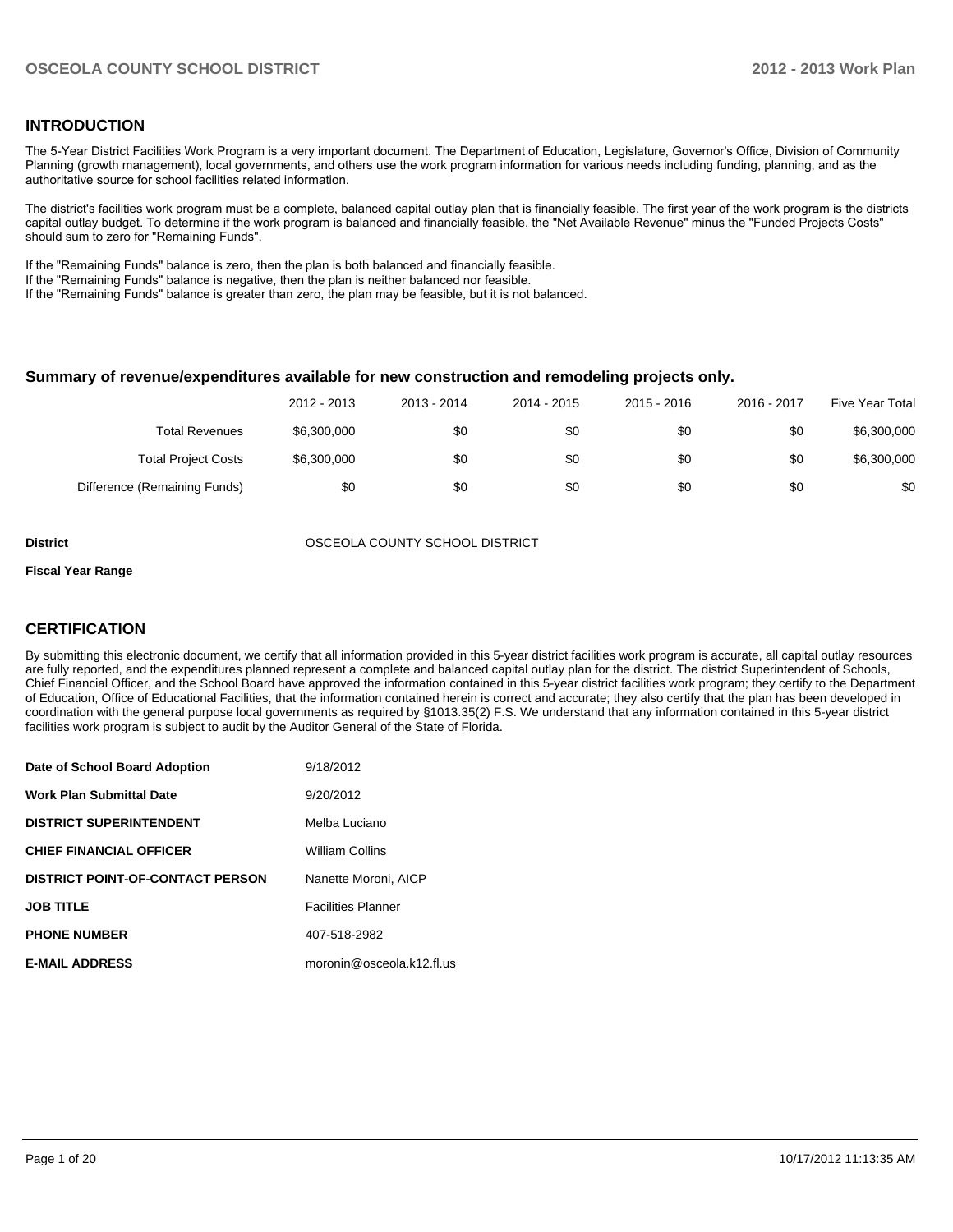## **Expenditures**

#### **Expenditure for Maintenance, Repair and Renovation from 1.50-Mills and PECO**

Annually, prior to the adoption of the district school budget, each school board must prepare a tentative district facilities work program that includes a schedule of major repair and renovation projects necessary to maintain the educational and ancillary facilities of the district.

|                                  | Item                                                                                                                                                                                                                                                                                                                                                                                                                                                                                                                                                                                                                                                                                                                                                                                                                                                                                                                                                                                                                                                                                                                                                                                                                                                                                                                       |           | 2013 - 2014<br>Projected | 2014 - 2015<br>Projected | 2015 - 2016<br>Projected | 2016 - 2017<br>Projected | Total       |  |  |  |  |  |
|----------------------------------|----------------------------------------------------------------------------------------------------------------------------------------------------------------------------------------------------------------------------------------------------------------------------------------------------------------------------------------------------------------------------------------------------------------------------------------------------------------------------------------------------------------------------------------------------------------------------------------------------------------------------------------------------------------------------------------------------------------------------------------------------------------------------------------------------------------------------------------------------------------------------------------------------------------------------------------------------------------------------------------------------------------------------------------------------------------------------------------------------------------------------------------------------------------------------------------------------------------------------------------------------------------------------------------------------------------------------|-----------|--------------------------|--------------------------|--------------------------|--------------------------|-------------|--|--|--|--|--|
| <b>HVAC</b>                      |                                                                                                                                                                                                                                                                                                                                                                                                                                                                                                                                                                                                                                                                                                                                                                                                                                                                                                                                                                                                                                                                                                                                                                                                                                                                                                                            | \$0       | \$0                      | \$0                      | \$0                      | \$0                      | \$0         |  |  |  |  |  |
| Locations:                       | No Locations for this expenditure.                                                                                                                                                                                                                                                                                                                                                                                                                                                                                                                                                                                                                                                                                                                                                                                                                                                                                                                                                                                                                                                                                                                                                                                                                                                                                         |           |                          |                          |                          |                          |             |  |  |  |  |  |
| Flooring                         |                                                                                                                                                                                                                                                                                                                                                                                                                                                                                                                                                                                                                                                                                                                                                                                                                                                                                                                                                                                                                                                                                                                                                                                                                                                                                                                            | \$0       | \$0                      | \$0                      | \$0                      | \$0                      | \$0         |  |  |  |  |  |
| Locations:                       | No Locations for this expenditure.                                                                                                                                                                                                                                                                                                                                                                                                                                                                                                                                                                                                                                                                                                                                                                                                                                                                                                                                                                                                                                                                                                                                                                                                                                                                                         |           |                          |                          |                          |                          |             |  |  |  |  |  |
| Roofing                          |                                                                                                                                                                                                                                                                                                                                                                                                                                                                                                                                                                                                                                                                                                                                                                                                                                                                                                                                                                                                                                                                                                                                                                                                                                                                                                                            | \$0       | \$0                      | \$0                      | \$0                      | \$0                      | \$0         |  |  |  |  |  |
| Locations:                       | No Locations for this expenditure.                                                                                                                                                                                                                                                                                                                                                                                                                                                                                                                                                                                                                                                                                                                                                                                                                                                                                                                                                                                                                                                                                                                                                                                                                                                                                         |           |                          |                          |                          |                          |             |  |  |  |  |  |
| Safety to Life                   |                                                                                                                                                                                                                                                                                                                                                                                                                                                                                                                                                                                                                                                                                                                                                                                                                                                                                                                                                                                                                                                                                                                                                                                                                                                                                                                            | \$950,000 | \$950,000                | \$950,000                | \$950,000                | \$950,000                | \$4,750,000 |  |  |  |  |  |
|                                  | CENTRAL ADMINISTRATIVE COMPLEX, CENTRAL AVENUE ELEMENTARY, CHESTNUT ELEMENTARY, CYPRESS ELEMENTARY,<br>DEERWOOD ELEMENTARY, DENN JOHN MIDDLE, DISCOVERY INTERMEDIATE, EAST LAKE ELEMENTARY, ENVIRONMENTAL<br>CENTER, FLORA RIDGE ELEMENTARY, GATEWAY SENIOR HIGH, HARMONY COMMUNITY SCHOOL, HARMONY SENIOR HIGH,<br>HICKORY TREE ELEMENTARY, HIGHLANDS ELEMENTARY, HORIZON MIDDLE, KISSIMMEE ELEMENTARY, KISSIMMEE<br>MAINTENANCE, KISSIMMEE MIDDLE, KISSIMMEE TRANSPORTATION CENTER, KOA ELEMENTARY, LAKEVIEW ELEMENTARY,<br>LIBERTY HIGH SCHOOL, MICHIGAN AVENUE ELEMENTARY, MILL CREEK ELEMENTARY, NARCOOSSEE ELEMENTARY.<br>NARCOOSSEE MIDDLE SCHOOL, Neptune Elementary, NEPTUNE MIDDLE, New Beginnings Educational Complex NEW, NEW<br>BEGINNINGS ROAD ADMIN ANNEX, OSCEOLA SENIOR HIGH, PARKWAY MIDDLE, PARTIN SETTLEMENT ELEMENTARY, PLEASANT<br>HILL ELEMENTARY, POINCIANA ELEMENTARY, POINCIANA SENIOR HIGH, REEDY CREEK ELEMENTARY, ROSS E JEFFRIES<br>ELEMENTARY, SAINT CLOUD ELEMENTARY, SAINT CLOUD MIDDLE, Special Programs, ST CLOUD SENIOR HIGH, ST CLOUD<br>TRANSPORTATION DEPARTMENT, SUNRISE ELEMENTARY, TECHNICAL EDUCATION CENTER, THACKER AVENUE ELEMENTARY,<br>THE OSCEOLA COUNTY SCHOOL FOR THE ARTS, VENTURA ELEMENTARY, WESTSIDE K-8 SCHOOL -Middle School "CC", ZENITH<br><b>CAREER CENTER</b> |           |                          |                          |                          |                          |             |  |  |  |  |  |
| Fencing                          |                                                                                                                                                                                                                                                                                                                                                                                                                                                                                                                                                                                                                                                                                                                                                                                                                                                                                                                                                                                                                                                                                                                                                                                                                                                                                                                            | \$0       | \$0                      | \$0                      | \$0                      | \$0                      | \$0         |  |  |  |  |  |
| Locations:                       | No Locations for this expenditure.                                                                                                                                                                                                                                                                                                                                                                                                                                                                                                                                                                                                                                                                                                                                                                                                                                                                                                                                                                                                                                                                                                                                                                                                                                                                                         |           |                          |                          |                          |                          |             |  |  |  |  |  |
| Parking                          |                                                                                                                                                                                                                                                                                                                                                                                                                                                                                                                                                                                                                                                                                                                                                                                                                                                                                                                                                                                                                                                                                                                                                                                                                                                                                                                            | \$0       | \$0                      | \$0                      | \$0                      | \$0                      | \$0         |  |  |  |  |  |
| Locations:                       | No Locations for this expenditure.                                                                                                                                                                                                                                                                                                                                                                                                                                                                                                                                                                                                                                                                                                                                                                                                                                                                                                                                                                                                                                                                                                                                                                                                                                                                                         |           |                          |                          |                          |                          |             |  |  |  |  |  |
| Electrical                       |                                                                                                                                                                                                                                                                                                                                                                                                                                                                                                                                                                                                                                                                                                                                                                                                                                                                                                                                                                                                                                                                                                                                                                                                                                                                                                                            | \$0       | \$0                      | \$0                      | \$0                      | \$0                      | \$0         |  |  |  |  |  |
| Locations:                       | No Locations for this expenditure.                                                                                                                                                                                                                                                                                                                                                                                                                                                                                                                                                                                                                                                                                                                                                                                                                                                                                                                                                                                                                                                                                                                                                                                                                                                                                         |           |                          |                          |                          |                          |             |  |  |  |  |  |
| Fire Alarm                       |                                                                                                                                                                                                                                                                                                                                                                                                                                                                                                                                                                                                                                                                                                                                                                                                                                                                                                                                                                                                                                                                                                                                                                                                                                                                                                                            | \$0       | \$0                      | \$0                      | \$0                      | \$0                      | \$0         |  |  |  |  |  |
|                                  | Locations: No Locations for this expenditure.                                                                                                                                                                                                                                                                                                                                                                                                                                                                                                                                                                                                                                                                                                                                                                                                                                                                                                                                                                                                                                                                                                                                                                                                                                                                              |           |                          |                          |                          |                          |             |  |  |  |  |  |
| Telephone/Intercom System        |                                                                                                                                                                                                                                                                                                                                                                                                                                                                                                                                                                                                                                                                                                                                                                                                                                                                                                                                                                                                                                                                                                                                                                                                                                                                                                                            | \$0       | \$0                      | \$0                      | \$0                      | \$0                      | \$0         |  |  |  |  |  |
|                                  | Locations: No Locations for this expenditure.                                                                                                                                                                                                                                                                                                                                                                                                                                                                                                                                                                                                                                                                                                                                                                                                                                                                                                                                                                                                                                                                                                                                                                                                                                                                              |           |                          |                          |                          |                          |             |  |  |  |  |  |
| <b>Closed Circuit Television</b> |                                                                                                                                                                                                                                                                                                                                                                                                                                                                                                                                                                                                                                                                                                                                                                                                                                                                                                                                                                                                                                                                                                                                                                                                                                                                                                                            | \$0       | \$0                      | \$0                      | \$0                      | \$0                      | \$0         |  |  |  |  |  |
|                                  | Locations: No Locations for this expenditure.                                                                                                                                                                                                                                                                                                                                                                                                                                                                                                                                                                                                                                                                                                                                                                                                                                                                                                                                                                                                                                                                                                                                                                                                                                                                              |           |                          |                          |                          |                          |             |  |  |  |  |  |
| Paint                            |                                                                                                                                                                                                                                                                                                                                                                                                                                                                                                                                                                                                                                                                                                                                                                                                                                                                                                                                                                                                                                                                                                                                                                                                                                                                                                                            | \$0       | \$0                      | \$0                      | \$0]                     | \$0                      | \$0         |  |  |  |  |  |
|                                  | Locations: No Locations for this expenditure.                                                                                                                                                                                                                                                                                                                                                                                                                                                                                                                                                                                                                                                                                                                                                                                                                                                                                                                                                                                                                                                                                                                                                                                                                                                                              |           |                          |                          |                          |                          |             |  |  |  |  |  |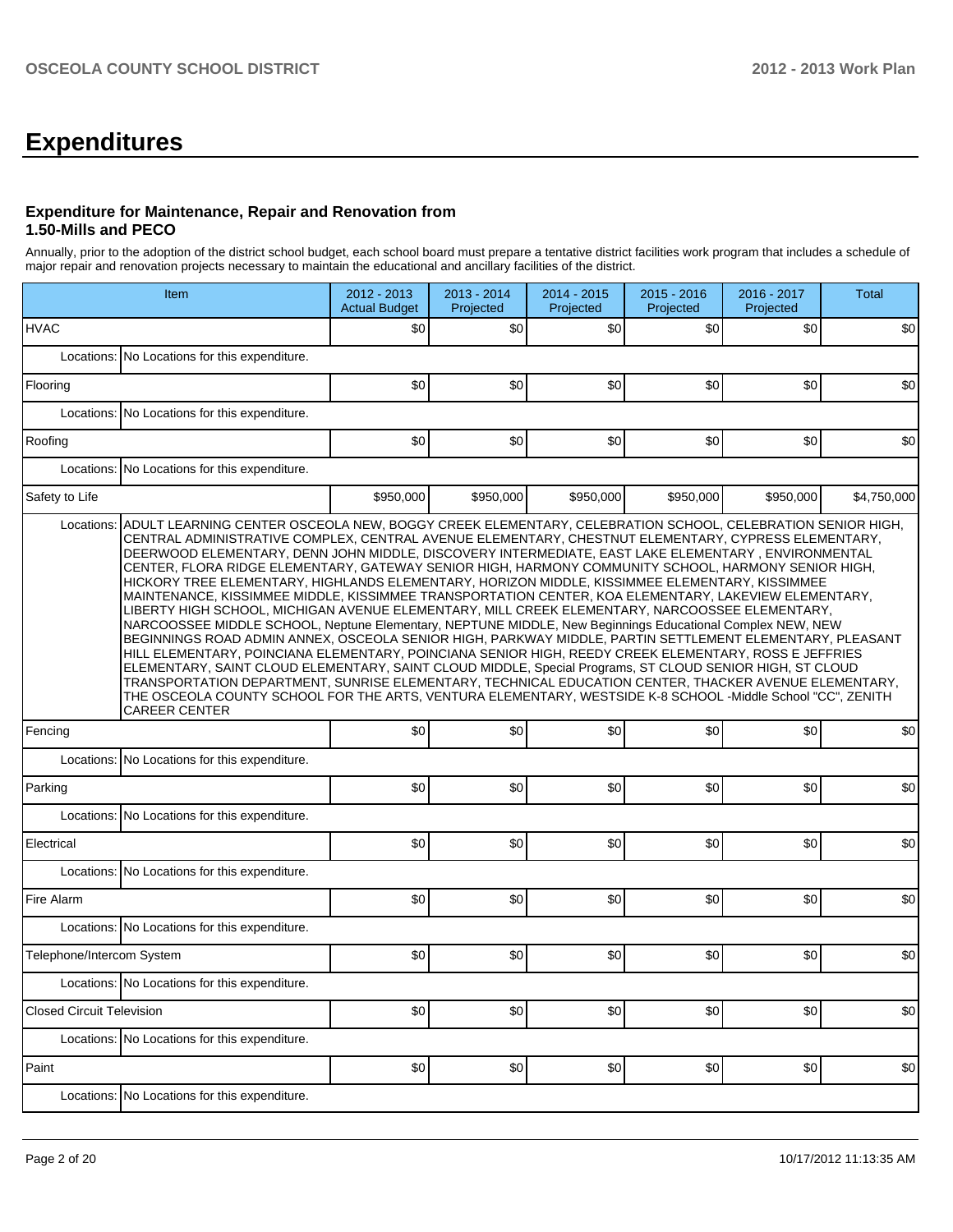| Maintenance/Repair |                                               | \$0 <sub>1</sub> | \$0       | \$0       | ا 30      | \$0       | \$0         |  |
|--------------------|-----------------------------------------------|------------------|-----------|-----------|-----------|-----------|-------------|--|
|                    | Locations: No Locations for this expenditure. |                  |           |           |           |           |             |  |
|                    | <b>Sub Total:</b>                             | \$950,000        | \$950,000 | \$950,000 | \$950,000 | \$950,000 | \$4,750,000 |  |

| PECO Maintenance Expenditures | \$0         | ሶስ<br>JU.   | $\sim$<br>υυ | \$0 <sub>1</sub> | \$0         | \$0         |
|-------------------------------|-------------|-------------|--------------|------------------|-------------|-------------|
| l.50 Mill Sub Total: I        | \$1,020,000 | \$1.020.000 | \$1,020,000  | \$1,020,000      | \$1,020,000 | \$5,100,000 |

|                            | Other Items                                                                                                                                                             | $2012 - 2013$<br><b>Actual Budget</b> | $2013 - 2014$<br>Projected | $2014 - 2015$<br>Projected | $2015 - 2016$<br>Projected | 2016 - 2017<br>Projected | Total       |  |  |  |
|----------------------------|-------------------------------------------------------------------------------------------------------------------------------------------------------------------------|---------------------------------------|----------------------------|----------------------------|----------------------------|--------------------------|-------------|--|--|--|
| <b>Athletic facilities</b> |                                                                                                                                                                         | \$70,000                              | \$70,000                   | \$70,000                   | \$70,000                   | \$70,000                 | \$350,000   |  |  |  |
|                            | Locations   CELEBRATION SENIOR HIGH, GATEWAY SENIOR HIGH, HARMONY SENIOR HIGH, LIBERTY HIGH SCHOOL, OSCEOLA SENIOR<br>HIGH, POINCIANA SENIOR HIGH, ST CLOUD SENIOR HIGH |                                       |                            |                            |                            |                          |             |  |  |  |
|                            | Total:                                                                                                                                                                  | \$1,020,000                           | \$1,020,000                | \$1,020,000                | \$1,020,000                | \$1,020,000              | \$5,100,000 |  |  |  |

### **Local 1.50 Mill Expenditure For Maintenance, Repair and Renovation**

Anticipated expenditures expected from local funding sources over the years covered by the current work plan.

| Item                                                         | 2012 - 2013<br><b>Actual Budget</b> | $2013 - 2014$<br>Projected | 2014 - 2015<br>Projected | 2015 - 2016<br>Projected | 2016 - 2017<br>Projected | <b>Total</b> |
|--------------------------------------------------------------|-------------------------------------|----------------------------|--------------------------|--------------------------|--------------------------|--------------|
| Remaining Maint and Repair from 1.5 Mills                    | \$1,020,000                         | \$1,020,000                | \$1,020,000              | \$1,020,000              | \$1,020,000              | \$5,100,000  |
| Maintenance/Repair Salaries                                  | \$8,866,550                         | \$8,866,550                | \$8,866,550              | \$8,866,550              | \$8,866,550              | \$44,332,750 |
| <b>School Bus Purchases</b>                                  | \$1,120,000                         | \$1,120,000                | \$1,120,000              | \$1,120,000              | \$1,120,000              | \$5,600,000  |
| <b>Other Vehicle Purchases</b>                               | \$0                                 | \$0                        | \$0                      | \$0                      | \$0                      | \$0          |
| Capital Outlay Equipment                                     | \$0                                 | \$0                        | \$0                      | \$0                      | \$0                      | \$0          |
| Rent/Lease Payments                                          | \$0                                 | \$0                        | \$0                      | \$0                      | \$0                      | \$0          |
| <b>COP Debt Service</b>                                      | \$13,485,748                        | \$13,489,329               | \$13,486,929             | \$13,482,204             | \$13,488,179             | \$67,432,389 |
| Rent/Lease Relocatables                                      | \$850,000                           | \$850,000                  | \$850,000                | \$850,000                | \$850,000                | \$4,250,000  |
| <b>Environmental Problems</b>                                | \$0                                 | \$0                        | \$0                      | \$0                      | \$0                      | \$0          |
| s.1011.14 Debt Service                                       | \$0                                 | \$0                        | \$0                      | \$0                      | \$0                      | \$0          |
| <b>Special Facilities Construction Account</b>               | \$0                                 | \$0                        | \$0                      | \$0                      | \$0                      | \$0          |
| Premiums for Property Casualty Insurance - 1011.71<br>(4a,b) | \$2,800,000                         | \$2,800,000                | \$2,800,000              | \$2,800,000              | \$2,800,000              | \$14,000,000 |
| Qualified School Construction Bonds (QSCB)                   | \$2,531,448                         | \$2,531,448                | \$2,531,448              | \$2,531,448              | \$2,531,448              | \$12,657,240 |
| Qualified Zone Academy Bonds (QZAB)                          | \$0                                 | \$0                        | \$0                      | \$0                      | \$0                      | \$0          |
| <b>EFBD Debt Service</b>                                     | \$777,960                           | \$763,427                  | \$756,634                | \$742,431                | \$730,814                | \$3,771,266  |
| Portable set-up/teardown                                     | \$400,000                           | \$400,000                  | \$400,000                | \$400,000                | \$400,000                | \$2,000,000  |
| <b>Charter Capital</b>                                       | \$2,430,637                         | \$2,430,637                | \$2,430,637              | \$2,430,637              | \$2,430,637              | \$12,153,185 |
| <b>Comprehensive Capital Renewal Reserve</b>                 | \$26,444,213                        | \$19,173,478               | \$12,832,479             | \$8,403,047              | \$6,121,471              | \$72,974,688 |
| <b>Cyclical Capital Renewal</b>                              | \$4,300,000                         | \$4,000,000                | \$4,000,000              | \$4,000,000              | \$4,000,000              | \$20,300,000 |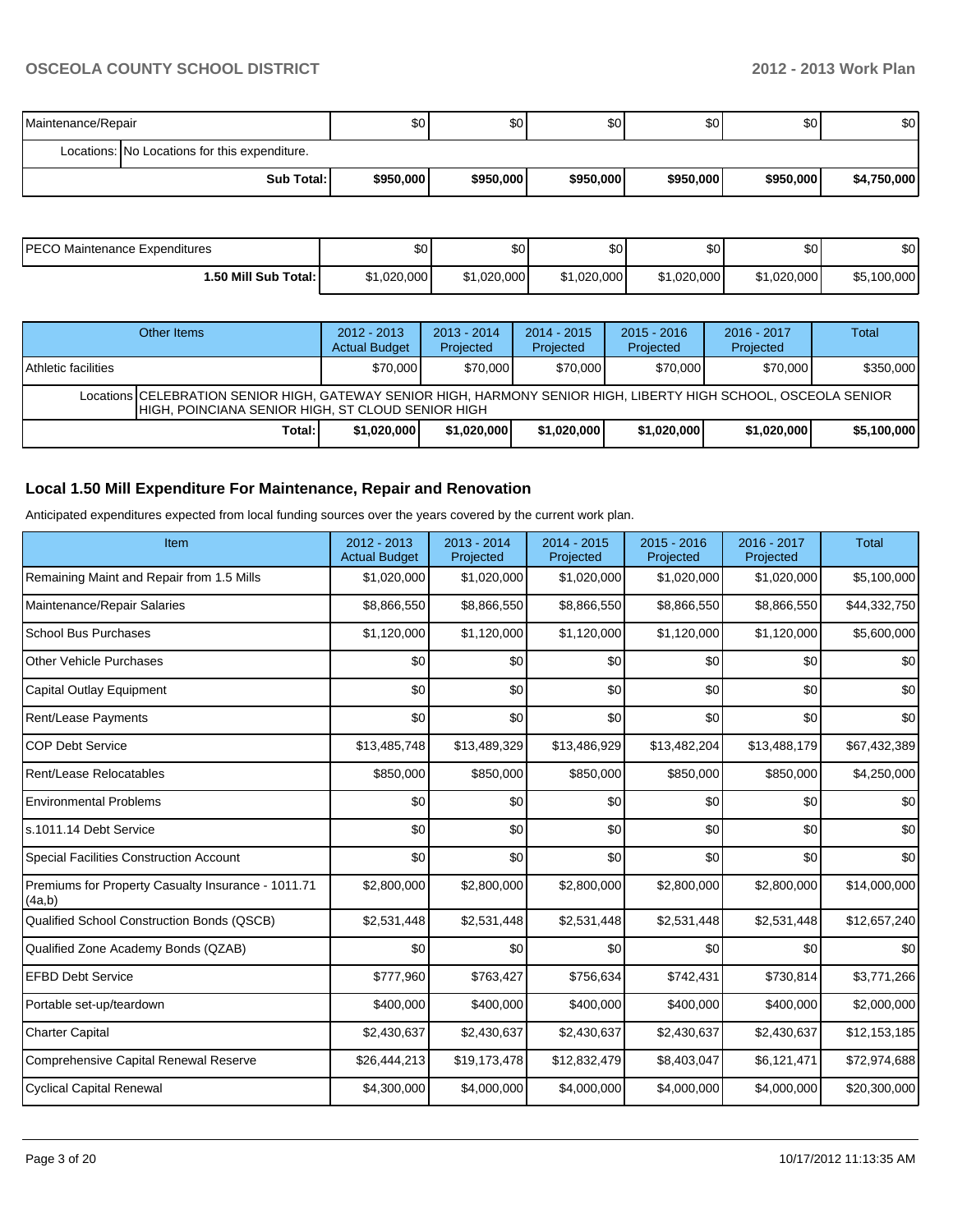| <b>Revenue</b>                     |              |              |              |              |              |               |
|------------------------------------|--------------|--------------|--------------|--------------|--------------|---------------|
| <b>Local Expenditure Totals:</b>   | \$73,334,448 | \$65,177,761 | \$59,527,569 | \$55,079,209 | \$52,791,991 | \$305,910,978 |
| <b>LIIS</b>                        | \$815,000    | \$440,000    | \$440,000    | \$440,000    | \$440,000    | \$2,575,000   |
| School computers                   | \$1,000,000  | \$1,000,000  | \$1,000,000  | \$1,000,000  | \$1,000,000  | \$5,000,000   |
| E-rate Matching                    | \$200,000    | \$0          | \$700,000    | \$700,000    | \$700,000    | \$2,300,000   |
| Technology Infrastructure          | \$1,100,000  | \$1,100,000  | \$1,100,000  | \$1,100,000  | \$1,100,000  | \$5,500,000   |
| <b>Classrooms 1st Debt Service</b> | \$3,708,892  | \$3,708,892  | \$3,708,892  | \$3,708,892  | \$3,708,892  | \$18,544,460  |
| Program Admin                      | \$1,484,000  | \$1,484,000  | \$1,484,000  | \$1,484,000  | \$1,484,000  | \$7,420,000   |

## **1.50 Mill Revenue Source**

Schedule of Estimated Capital Outlay Revenue from each currently approved source which is estimated to be available for expenditures on the projects included in the tentative district facilities work program. All amounts are NET after considering carryover balances, interest earned, new COP's, 1011.14 and 1011.15 loans, etc. Districts cannot use 1.5-Mill funds for salaries except for those explicitly associated with maintenance/repair projects. (1011.71 (5), F.S.)

| Item                                                                                | Fund | $2012 - 2013$<br><b>Actual Value</b> | $2013 - 2014$<br>Projected | $2014 - 2015$<br>Projected | $2015 - 2016$<br>Projected | 2016 - 2017<br>Projected | Total            |
|-------------------------------------------------------------------------------------|------|--------------------------------------|----------------------------|----------------------------|----------------------------|--------------------------|------------------|
| (1) Non-exempt property<br>lassessed valuation                                      |      | \$17,422,916,358                     | \$17,727,817,394           | \$18,348,291,003           | \$19,082,222,643           | \$19,940,922,662         | \$92,522,170,060 |
| (2) The Millege projected for<br>discretionary capital outlay per<br>ls.1011.71     |      | 1.50                                 | 1.50                       | 1.50                       | 1.50                       | 1.50                     |                  |
| $(3)$ Full value of the 1.50-Mill<br>discretionary capital outlay per<br>ls.1011.71 |      | \$29,270,499                         | \$29,782,733               | \$30,825,129               | \$32,058,134               | \$33,500,750             | \$155,437,245    |
| $(4)$ Value of the portion of the 1.50<br>-Mill ACTUALLY levied                     | 370  | \$25,089,000                         | \$25,528,057               | \$26,421,539               | \$27,478,401               | \$28,714,929             | \$133,231,926    |
| $(5)$ Difference of lines $(3)$ and $(4)$                                           |      | \$4,181,499                          | \$4,254,676                | \$4,403,590                | \$4,579,733                | \$4,785,821              | \$22,205,319     |

#### **PECO Revenue Source**

The figure in the row designated "PECO Maintenance" will be subtracted from funds available for new construction because PECO maintenance dollars cannot be used for new construction.

| <b>Item</b>                   | Fund | $2012 - 2013$<br><b>Actual Budget</b> | $2013 - 2014$<br>Projected | $2014 - 2015$<br>Projected | $2015 - 2016$<br>Projected | 2016 - 2017<br>Projected | <b>Total</b>     |
|-------------------------------|------|---------------------------------------|----------------------------|----------------------------|----------------------------|--------------------------|------------------|
| <b>IPECO New Construction</b> | 340  | \$0                                   | \$0                        | \$0                        | \$0                        | \$0                      | \$0              |
| PECO Maintenance Expenditures |      | \$0                                   | \$0                        | \$0                        | \$0                        | \$0                      | \$0 <sub>1</sub> |
|                               |      | \$O                                   | \$0                        | \$0                        | \$0                        | \$0                      | \$0              |

#### **CO & DS Revenue Source**

Revenue from Capital Outlay and Debt Service funds.

| Item                                            | Fund  | 2012 - 2013<br><b>Actual Budget</b> | $2013 - 2014$<br>Projected | $2014 - 2015$<br>Projected | $2015 - 2016$<br>Projected | $2016 - 2017$<br>Projected | Total       |
|-------------------------------------------------|-------|-------------------------------------|----------------------------|----------------------------|----------------------------|----------------------------|-------------|
| CO & DS Cash Flow-through<br><b>Distributed</b> | 360 l | \$474.421                           | \$474.421                  | \$474.421                  | \$474.421                  | \$474.421                  | \$2.372.105 |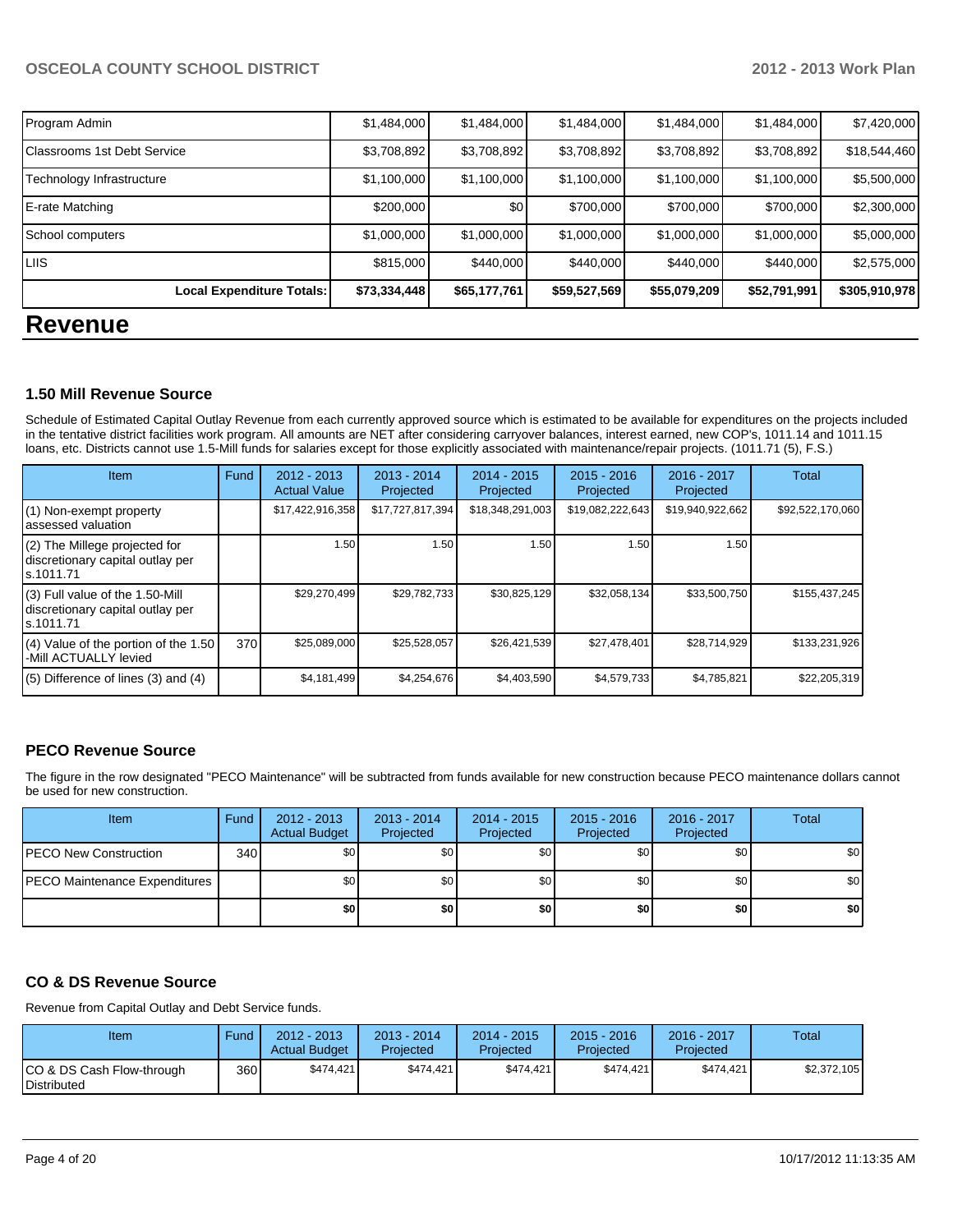No

| ICO & DS Interest on<br>Undistributed CO | 360 | \$20,822  | \$20,822  | \$20,822  | \$20,822  | \$20,822  | \$104,110   |
|------------------------------------------|-----|-----------|-----------|-----------|-----------|-----------|-------------|
|                                          |     | \$495.243 | \$495,243 | \$495,243 | \$495.243 | \$495,243 | \$2,476,215 |

#### **Fair Share Revenue Source**

All legally binding commitments for proportionate fair-share mitigation for impacts on public school facilities must be included in the 5-year district work program.

Nothing reported for this section.

#### **Sales Surtax Referendum**

Specific information about any referendum for a 1-cent or ½-cent surtax referendum during the previous year.

**Did the school district hold a surtax referendum during the past fiscal year 2011 - 2012?**

#### **Additional Revenue Source**

Any additional revenue sources

| Item                                                                                                   | $2012 - 2013$<br><b>Actual Value</b> | 2013 - 2014<br>Projected | 2014 - 2015<br>Projected | 2015 - 2016<br>Projected | 2016 - 2017<br>Projected | <b>Total</b> |
|--------------------------------------------------------------------------------------------------------|--------------------------------------|--------------------------|--------------------------|--------------------------|--------------------------|--------------|
| Proceeds from a s.1011.14/15 F.S. Loans                                                                | \$0                                  | \$0                      | \$0                      | \$0                      | \$0                      | \$0          |
| District Bonds - Voted local bond<br>referendum proceeds per s.9, Art VII<br><b>State Constitution</b> | \$0                                  | \$0                      | \$0                      | \$0                      | \$0                      | \$0          |
| Proceeds from Special Act Bonds                                                                        | \$0                                  | \$0                      | \$0                      | \$0                      | \$0                      | \$0          |
| Estimated Revenue from CO & DS Bond<br>Sale                                                            | \$0                                  | \$0                      | \$0                      | \$0                      | \$0                      | \$0          |
| Proceeds from Voted Capital<br>Improvements millage                                                    | \$0                                  | \$0                      | \$0                      | \$0                      | \$0                      | \$0          |
| Other Revenue for Other Capital Projects                                                               | \$0                                  | \$0                      | \$0                      | \$0                      | \$0                      | \$0          |
| Proceeds from 1/2 cent sales surtax<br>authorized by school board                                      | \$0                                  | \$0                      | \$0                      | \$0                      | \$0                      | \$0          |
| Proceeds from local governmental<br>infrastructure sales surtax                                        | \$2,720,443                          | \$3,213,994              | \$3,740,565              | \$4,284,598              | \$4,861,662              | \$18,821,262 |
| Proceeds from Certificates of<br>Participation (COP's) Sale                                            | \$0                                  | \$0                      | \$0                      | \$0                      | \$0                      | \$0          |
| Classrooms First Bond proceeds amount<br>authorized in FY 1997-98                                      | \$0                                  | \$0                      | \$0                      | \$0                      | \$0                      | \$0          |
| <b>Classrooms for Kids</b>                                                                             | \$0                                  | \$0                      | \$0                      | \$0                      | \$0                      | \$0          |
| <b>District Equity Recognition</b>                                                                     | \$0                                  | \$0                      | \$0                      | \$0                      | \$0                      | \$0          |
| <b>Federal Grants</b>                                                                                  | \$0                                  | \$0                      | \$0                      | \$0                      | \$0                      | \$0          |
| Proportionate share mitigation (actual<br>cash revenue only, not in kind donations)                    | \$0                                  | \$0                      | \$0                      | \$0                      | \$0                      | \$0          |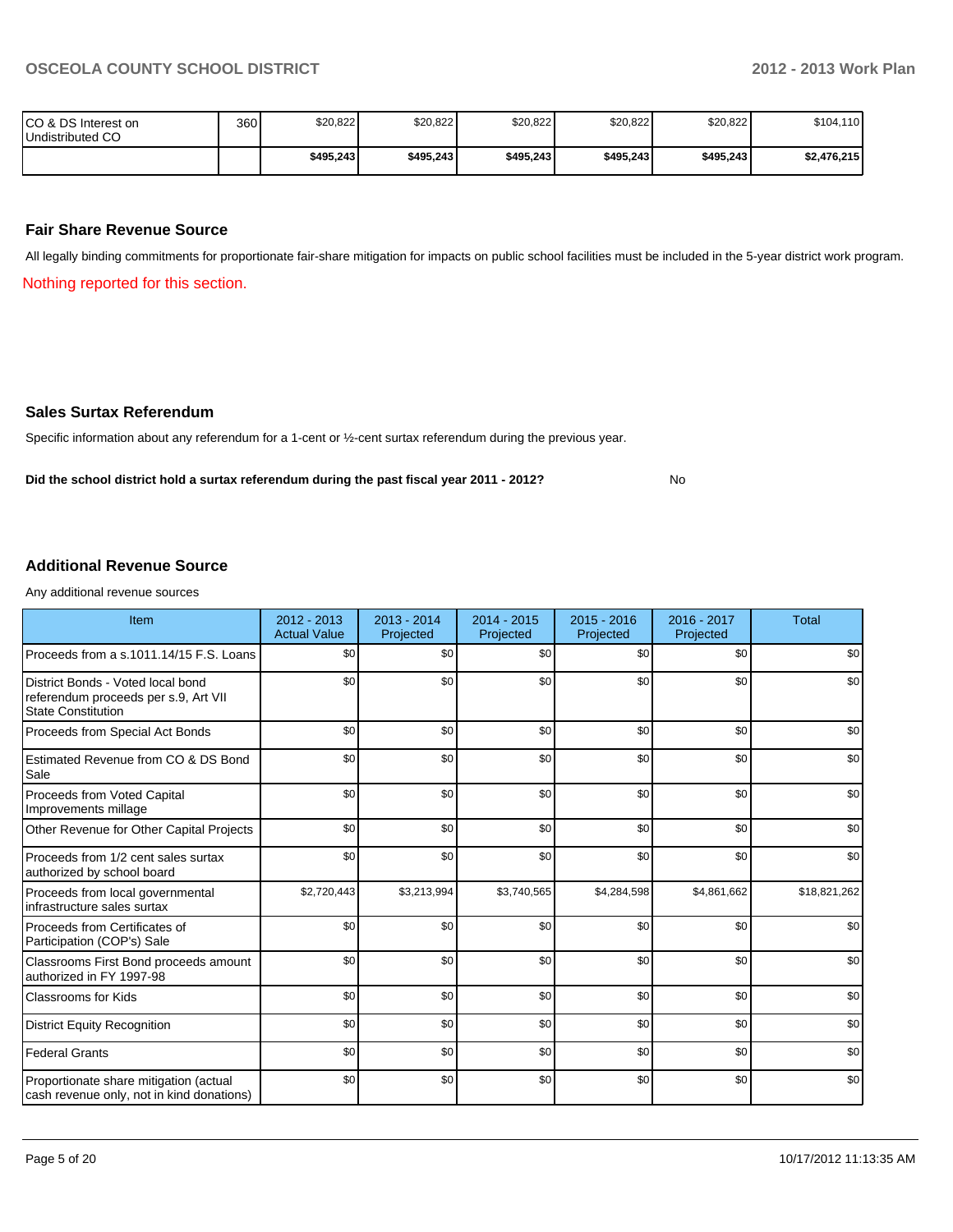| Impact fees received                                                                                                      | \$6,696,000    | \$6,829,920  | \$7,103,117  | \$7,458,273  | \$7,831,187  | \$35,918,497   |
|---------------------------------------------------------------------------------------------------------------------------|----------------|--------------|--------------|--------------|--------------|----------------|
| l Private donations                                                                                                       | \$0            | \$0          | \$0          | \$0          | \$0          | \$0            |
| Grants from local governments or not-for-<br>profit organizations                                                         | \$0            | \$0          | \$0          | \$0          | \$0          | \$0            |
| Interest, Including Profit On Investment                                                                                  | \$345,997      | \$235,696    | \$162,989    | \$99,578     | \$55,285     | \$899,545      |
| Revenue from Bonds pledging proceeds<br>from 1 cent or 1/2 cent Sales Surtax                                              | \$0            | \$0          | \$0          | \$0          | \$0          | \$0            |
| Total Fund Balance Carried Forward                                                                                        | \$60,639,399   | \$26,444,214 | \$19,173,479 | \$12,832,479 | \$8,403,048  | \$127,492,619  |
| General Capital Outlay Obligated Fund<br><b>Balance Carried Forward From Total</b><br><b>Fund Balance Carried Forward</b> | (\$18,782,271) | \$0          | \$0          | \$0          | \$0          | (\$18,782,271) |
| Special Facilities Construction Account                                                                                   | \$0            | \$0          | \$0          | \$0          | \$0          | \$0            |
| One Cent - 1/2 Cent Sales Surtax Debt<br>Service From Total Fund Balance Carried<br>Forward                               | \$0            | \$0          | \$0          | \$0          | \$0          | \$0            |
| Capital Outlay Projects Funds Balance<br>Carried Forward From Total Fund<br><b>Balance Carried Forward</b>                | \$0            | \$0          | \$0          | \$0          | \$0          | \$0            |
| <b>Charter Capital</b>                                                                                                    | \$2,430,637    | \$2,430,637  | \$2,430,637  | \$2,430,637  | \$2,430,637  | \$12,153,185   |
| <b>Subtotal</b>                                                                                                           | \$54,050,205   | \$39,154,461 | \$32,610,787 | \$27,105,565 | \$23,581,819 | \$176,502,837  |

## **Total Revenue Summary**

| <b>Item Name</b>                                            | $2012 - 2013$<br><b>Budget</b> | $2013 - 2014$<br>Projected | $2014 - 2015$<br>Projected | $2015 - 2016$<br>Projected | $2016 - 2017$<br>Projected | <b>Five Year Total</b> |
|-------------------------------------------------------------|--------------------------------|----------------------------|----------------------------|----------------------------|----------------------------|------------------------|
| Local 1.5 Mill Discretionary Capital Outlay<br>Revenue      | \$25,089,000                   | \$25,528,057               | \$26,421,539               | \$27,478,401               | \$28,714,929               | \$133,231,926          |
| IPECO and 1.5 Mill Maint and Other 1.5<br>Mill Expenditures | (S73, 334, 448)                | (S65, 177, 761)            | (\$59,527,569)             | (\$55,079,209)             | (S52,791,991)              | $(\$305,910,978)$      |
| IPECO Maintenance Revenue                                   | \$0                            | \$0                        | \$0                        | \$0                        | \$0 <sub>0</sub>           | \$0 <sub>1</sub>       |
| Available 1.50 Mill for New<br><b>Construction</b>          | (\$48, 245, 448)               | (\$39,649,704)             | ( \$33, 106, 030)          | (\$27,600,808)             | (\$24,077,062)             | (\$172,679,052)        |

| <b>Item Name</b>                      | $2012 - 2013$<br><b>Budget</b> | 2013 - 2014<br>Projected | $2014 - 2015$<br><b>Projected</b> | $2015 - 2016$<br>Projected | 2016 - 2017<br>Projected | <b>Five Year Total</b> |
|---------------------------------------|--------------------------------|--------------------------|-----------------------------------|----------------------------|--------------------------|------------------------|
| ICO & DS Revenue                      | \$495,243                      | \$495,243                | \$495,243                         | \$495,243                  | \$495,243                | \$2,476,215            |
| <b>IPECO New Construction Revenue</b> | \$0                            | \$0                      | \$0                               | \$0                        | \$0                      | \$0                    |
| IOther/Additional Revenue             | \$54,050,205                   | \$39,154,461             | \$32,610,787                      | \$27,105,565               | \$23,581,819             | \$176,502,837          |
| <b>Total Additional Revenue</b>       | \$54,545,448                   | \$39,649,704             | \$33,106,030                      | \$27,600,808               | \$24,077,062             | \$178,979,052          |
| <b>Total Available Revenue</b>        | \$6,300,000                    | \$0                      | \$0                               | \$0                        | \$0                      | \$6,300,000            |

# **Project Schedules**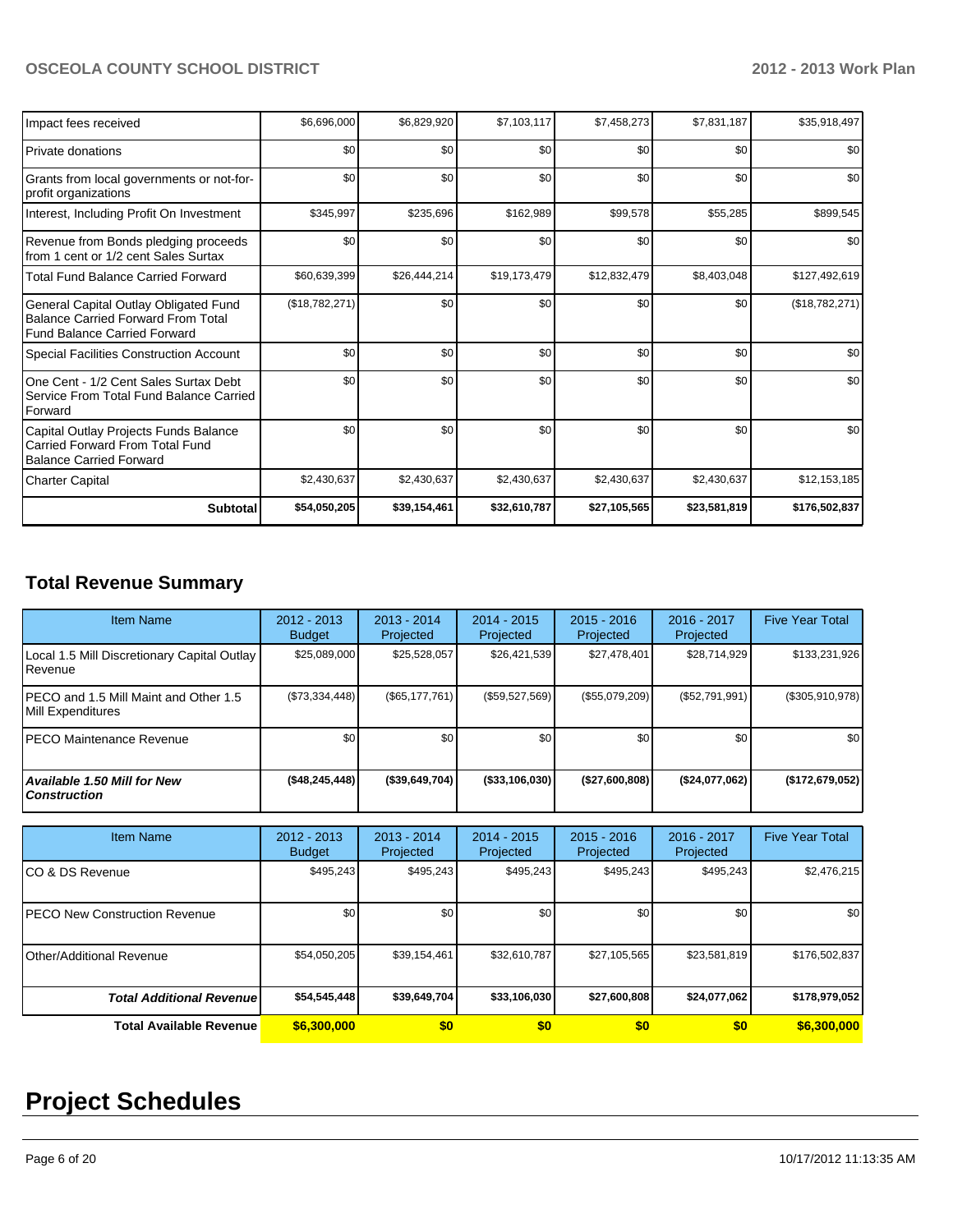#### **Capacity Project Schedules**

A schedule of capital outlay projects necessary to ensure the availability of satisfactory classrooms for the projected student enrollment in K-12 programs.

| <b>Project Description</b> | Location                                 |                          | 2012 - 2013 | 2013 - 2014 | $2014 - 2015$ | $2015 - 2016$ | 2016 - 2017 | Total           | Funded |
|----------------------------|------------------------------------------|--------------------------|-------------|-------------|---------------|---------------|-------------|-----------------|--------|
| Remodel                    | <b>CELEBRATION</b><br><b>SENIOR HIGH</b> | <b>Planned</b><br>Cost:  | \$1,300,000 | \$0         | \$0           | \$0           | \$0]        | \$1,300,000 Yes |        |
|                            |                                          | <b>Student Stations:</b> | 200         |             |               |               | $\Omega$    | 200             |        |
|                            |                                          | Total Classrooms:        | 8           |             |               |               | $\Omega$    | 8               |        |
|                            |                                          | Gross Sq Ft:             |             |             |               |               | $\Omega$    |                 |        |
|                            |                                          | <b>Planned Cost:</b>     | \$1,300,000 | \$0         | \$0           | \$0           |             |                 |        |
|                            |                                          |                          |             |             |               |               | \$0         | \$1,300,000     |        |
|                            |                                          | <b>Student Stations:</b> | 200         |             | $\Omega$      | ŋ             | 0           | 200             |        |
|                            |                                          | <b>Total Classrooms:</b> | 8           | n           | ŋ             | U             | $\Omega$    | 8               |        |
|                            |                                          | Gross Sq Ft:             |             | 0           | 0             | 0             | 0           |                 |        |

#### **Other Project Schedules**

Major renovations, remodeling, and additions of capital outlay projects that do not add capacity to schools.

| <b>Project Description</b>                               | Location                                     | $2012 - 2013$<br>Actual Budget | $2013 - 2014$<br>Projected | 2014 - 2015<br>Projected | $2015 - 2016$<br>Projected | 2016 - 2017<br>Projected | <b>Total</b>    | Funded |
|----------------------------------------------------------|----------------------------------------------|--------------------------------|----------------------------|--------------------------|----------------------------|--------------------------|-----------------|--------|
| ICafeteria Renovation                                    | <b>ITHACKER AVENUE</b><br><b>IELEMENTARY</b> | \$5,000,000                    | \$0l                       | \$0                      | \$0                        | \$0                      | \$5,000,000 Yes |        |
| Project description not specified Location not specified |                                              | \$0                            | \$0                        | \$0                      | \$0                        | \$0                      |                 | \$0 No |
|                                                          |                                              | \$5,000,000                    | \$0                        | \$0                      | \$0                        | \$0                      | \$5,000,000     |        |

#### **Additional Project Schedules**

Any projects that are not identified in the last approved educational plant survey.

Nothing reported for this section.

#### **Non Funded Growth Management Project Schedules**

Schedule indicating which projects, due to planned development, that CANNOT be funded from current revenues projected over the next five years.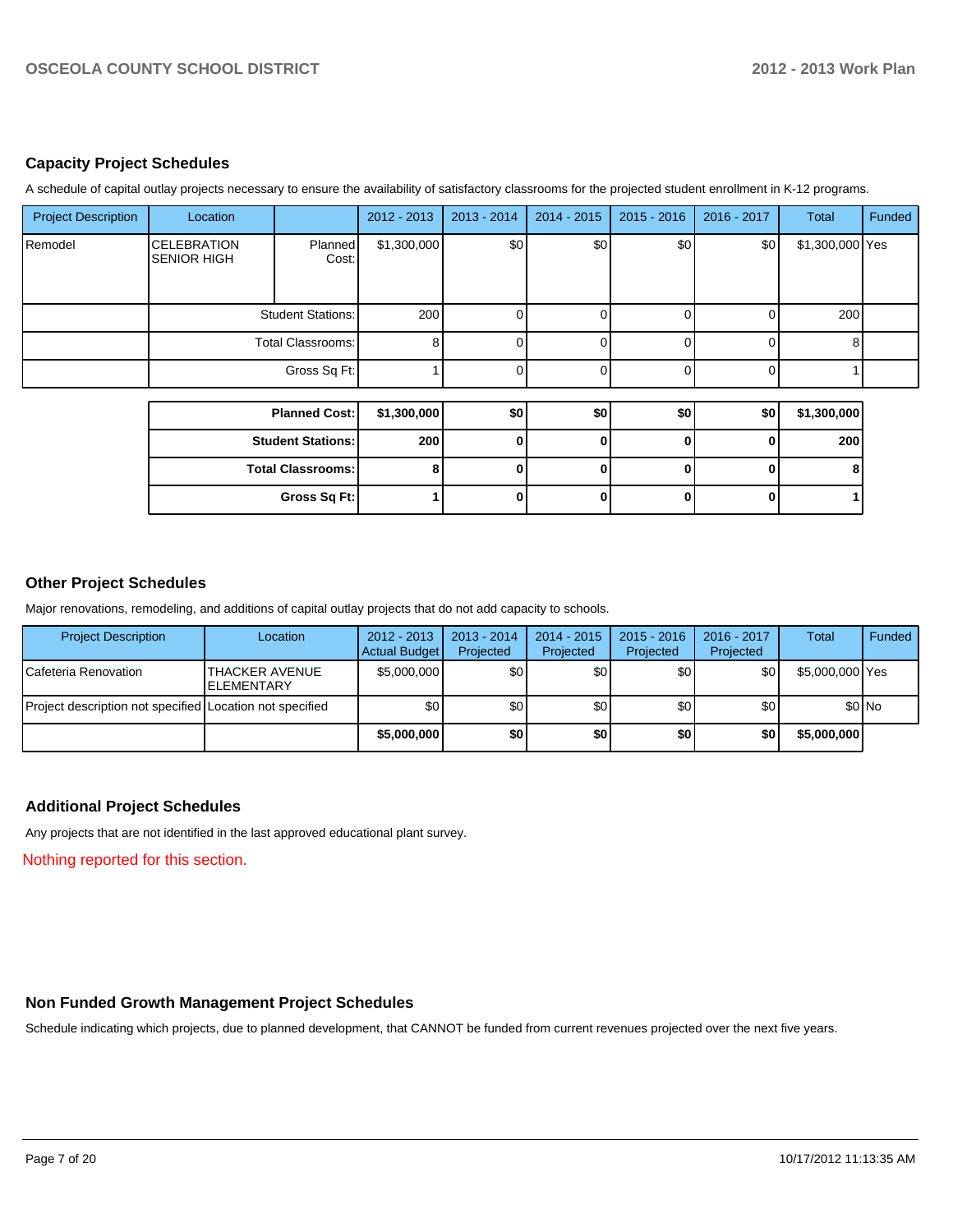Nothing reported for this section.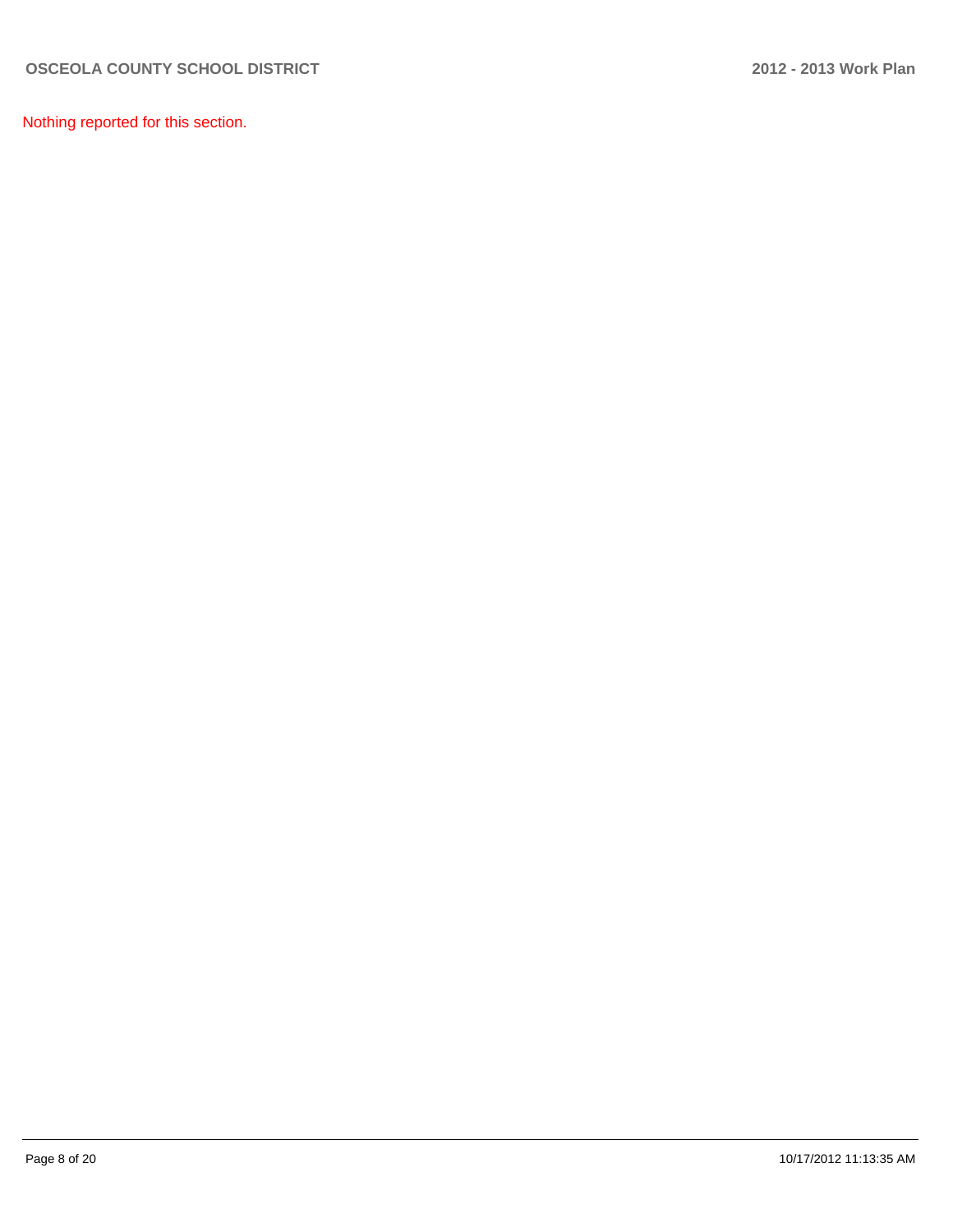### **Capacity Tracking**

| Location                                    | $2012 -$<br>2013 Satis.<br>Stu. Sta. | Actual<br>$2012 -$<br>2013 FISH<br>Capacity | Actual<br>$2011 -$<br>2012<br><b>COFTE</b> | # Class<br><b>Rooms</b> | Actual<br>Average<br>$2012 -$<br>2013 Class<br><b>Size</b> | Actual<br>$2012 -$<br>2013<br><b>Utilization</b> | <b>New</b><br>Stu.<br>Capacity | <b>New</b><br>Rooms to<br>be<br>Added/Re<br>moved | Projected<br>$2016 -$<br>2017<br><b>COFTE</b> | Projected<br>$2016 -$<br>2017<br><b>Utilization</b> | Projected<br>$2016 -$<br>2017 Class<br><b>Size</b> |
|---------------------------------------------|--------------------------------------|---------------------------------------------|--------------------------------------------|-------------------------|------------------------------------------------------------|--------------------------------------------------|--------------------------------|---------------------------------------------------|-----------------------------------------------|-----------------------------------------------------|----------------------------------------------------|
| <b>CENTRAL AVENUE</b><br><b>ELEMENTARY</b>  | 708                                  | 708                                         | 686                                        | 38                      | 18                                                         | 97.00 %                                          | $\Omega$                       | $\Omega$                                          | 690                                           | 97.00 %                                             | 18                                                 |
| HIGHLANDS<br><b>ELEMENTARY</b>              | 1,009                                | 1,009                                       | 905                                        | 57                      | 16                                                         | 90.00 %                                          | 0                              | $\Omega$                                          | 954                                           | 95.00 %                                             | 17                                                 |
| <b>OSCEOLA SENIOR HIGH</b>                  | 2,390                                | 2,270                                       | 2,059                                      | 101                     | 20                                                         | 91.00 %                                          | $\Omega$                       | $\Omega$                                          | 2,169                                         | 96.00%                                              | 21                                                 |
| <b>DENN JOHN MIDDLE</b>                     | 1,431                                | 1,287                                       | 1,181                                      | 64                      | 18                                                         | 92.00 %                                          | $\Omega$                       | $\Omega$                                          | 1,205                                         | 94.00%                                              | 19                                                 |
| <b>THACKER AVENUE</b><br><b>ELEMENTARY</b>  | 874                                  | 874                                         | 729                                        | 49                      | 15                                                         | 83.00 %                                          | $\Omega$                       | $\Omega$                                          | 868                                           | 99.00 %                                             | 18                                                 |
| <b>ROSS E JEFFRIES</b><br><b>ELEMENTARY</b> | 396                                  | $\Omega$                                    | $\Omega$                                   | 23                      | $\mathbf 0$                                                | 0.00%                                            | $\overline{0}$                 | $\Omega$                                          | 0                                             | 0.00%                                               | $\Omega$                                           |
| <b>ST CLOUD SENIOR</b><br><b>HIGH</b>       | 2,161                                | 2,052                                       | 1,856                                      | 87                      | 21                                                         | 90.00 %                                          | $\Omega$                       | $\Omega$                                          | 2,031                                         | 99.00 %                                             | 23                                                 |
| <b>MICHIGAN AVENUE</b><br><b>ELEMENTARY</b> | 738                                  | 738                                         | 608                                        | 39                      | 16                                                         | 82.00 %                                          | 66                             | 3                                                 | 785                                           | 98.00 %                                             | 19                                                 |
| SAINT CLOUD MIDDLE                          | 1,589                                | 1,430                                       | 1,230                                      | 68                      | 18                                                         | 86.00 %                                          | $\Omega$                       | $\Omega$                                          | 1,408                                         | 98.00 %                                             | 21                                                 |
| <b>REEDY CREEK</b><br><b>ELEMENTARY</b>     | 970                                  | 970                                         | 763                                        | 53                      | 14                                                         | 79.00 %                                          | $-36$                          | $-2$                                              | 909                                           | 97.00 %                                             | 18                                                 |
| <b>NEPTUNE MIDDLE</b>                       | 1,638                                | 1,474                                       | 1,399                                      | 70                      | 20                                                         | 95.00 %                                          | 0                              | $\Omega$                                          | 1,390                                         | 94.00%                                              | 20                                                 |
| VENTURA ELEMENTARY                          | 1,084                                | 1,084                                       | 917                                        | 58                      | 16                                                         | 85.00 %                                          | $\overline{0}$                 | $\Omega$                                          | 1,049                                         | 97.00%                                              | 18                                                 |
| <b>BOGGY CREEK</b><br><b>ELEMENTARY</b>     | 896                                  | 896                                         | 718                                        | 50                      | 14                                                         | 80.00 %                                          | $\overline{0}$                 | $\Omega$                                          | 785                                           | 88.00 %                                             | 16                                                 |
| <b>HICKORY TREE</b><br><b>ELEMENTARY</b>    | 646                                  | 646                                         | 604                                        | 35                      | 17                                                         | 93.00 %                                          | 0                              | $\Omega$                                          | 603                                           | 93.00 %                                             | 17                                                 |
| <b>GATEWAY SENIOR</b><br>HIGH               | 2,782                                | 2,642                                       | 2,218                                      | 113                     | 20                                                         | 84.00 %                                          | 0                              | $\Omega$                                          | 2,528                                         | 96.00%                                              | 22                                                 |
| <b>MILL CREEK</b><br><b>ELEMENTARY</b>      | 1,120                                | 1,120                                       | 867                                        | 60                      | 14                                                         | 77.00 %                                          | $\Omega$                       | $\Omega$                                          | 1,075                                         | 96.00%                                              | 18                                                 |
| LAKEVIEW<br>ELEMENTARY                      | 808                                  | 808                                         | 637                                        | 44                      | 14                                                         | 79.00 %                                          | $\overline{0}$                 | $\Omega$                                          | 711                                           | 88.00 %                                             | 16                                                 |
| PLEASANT HILL<br>ELEMENTARY                 | 1,056                                | 1,056                                       | 936                                        | 58                      | 16                                                         | 89.00 %                                          | 0                              | $\Omega$                                          | 1,046                                         | 99.00%                                              | 18                                                 |
| PARKWAY MIDDLE                              | 1,179                                | 1,061                                       | 929                                        | 52                      | 18                                                         | 88.00 %                                          | 0                              | $\Omega$                                          | 1,035                                         | 98.00%                                              | 20                                                 |
| <b>DEERWOOD</b><br><b>ELEMENTARY</b>        | 998                                  | 998                                         | 698                                        | 55                      | 13                                                         | 70.00 %                                          | $\overline{0}$                 | $\overline{0}$                                    | 791                                           | 79.00 %                                             | 14                                                 |
| POINCIANA SENIOR<br>HIGH                    | 1,851                                | 1,758                                       | 1,342                                      | 79                      | 17                                                         | 76.00 %                                          | $\overline{0}$                 | $\overline{0}$                                    | 1,540                                         | 88.00 %                                             | 19                                                 |
| <b>CYPRESS ELEMENTARY</b>                   | 800                                  | 800                                         | 728                                        | 44                      | 17                                                         | 91.00 %                                          | $\overline{0}$                 | $\overline{0}$                                    | 764                                           | 96.00 %                                             | 17                                                 |
| <b>TECHNICAL EDUCATION</b><br>CENTER        | 1,403                                | 1,262                                       | 662                                        | 62                      | 11                                                         | 52.00 %                                          | $\overline{0}$                 | $\overline{0}$                                    | 736                                           | 58.00 %                                             | 12                                                 |
| <b>HORIZON MIDDLE</b>                       | 1,410                                | 1,269                                       | 1,199                                      | 62                      | 19                                                         | 94.00 %                                          | $\overline{0}$                 | $\overline{0}$                                    | 1,189                                         | 94.00 %                                             | 19                                                 |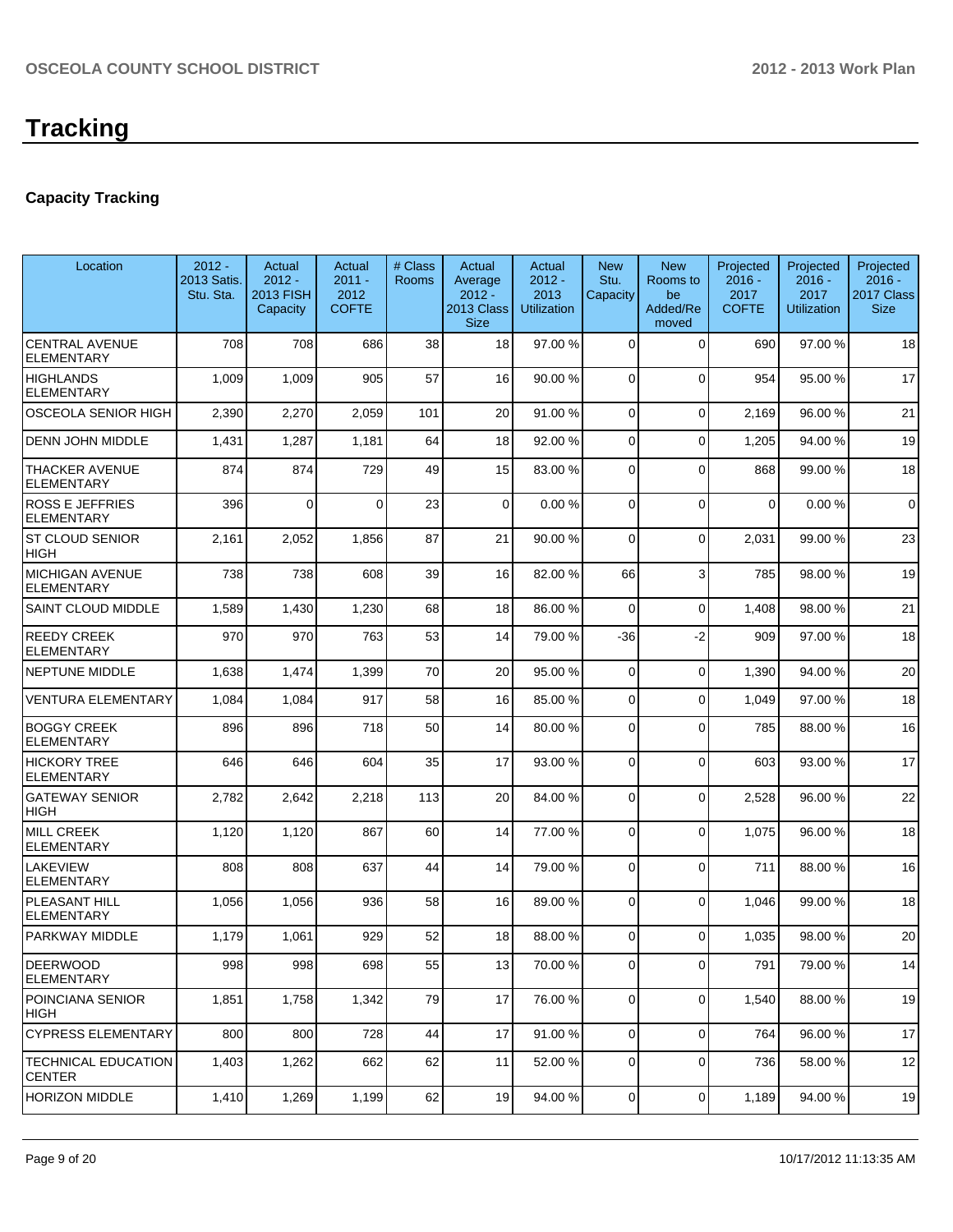| KISSIMMEE MIDDLE                                           | 1,463  | 1,316  | 1,215  | 64    | 19             | 92.00 %  | $\overline{0}$ | $\mathbf 0$    | 1,321  | 100.00% | 21             |
|------------------------------------------------------------|--------|--------|--------|-------|----------------|----------|----------------|----------------|--------|---------|----------------|
| <b>CELEBRATION SCHOOL</b>                                  | 1,682  | 1,513  | 1,319  | 77    | 17             | 87.00 %  | $\Omega$       | $\Omega$       | 1,510  | 100.00% | 20             |
| NARCOOSSEE MIDDLE<br><b>SCHOOL</b>                         | 1,565  | 1,408  | 1,041  | 66    | 16             | 74.00 %  | $\Omega$       | $\Omega$       | 1,397  | 99.00 % | 21             |
| <b>DISCOVERY</b><br><b>INTERMEDIATE</b>                    | 1,682  | 1,513  | 1,291  | 67    | 19             | 85.00 %  | $\Omega$       | $\mathbf 0$    | 1,470  | 97.00 % | 22             |
| KISSIMMEE<br><b>ELEMENTARY</b>                             | 834    | 834    | 835    | 45    | 19             | 100.00 % | 120            | 6              | 946    | 99.00 % | 19             |
| <b>ADULT LEARNING</b><br>CENTER OSCEOLA NEW                | 564    | 564    | 198    | 26    | 8              | 35.00 %  | $\mathbf{0}$   | $\mathbf 0$    | 234    | 41.00%  | $\mathsf g$    |
| <b>POINCIANA</b><br><b>ELEMENTARY</b>                      | 890    | 890    | 707    | 49    | 14             | 79.00 %  | $\Omega$       | $\Omega$       | 807    | 91.00%  | 16             |
| <b>CELEBRATION SENIOR</b><br><b>HIGH</b>                   | 1,924  | 1,827  | 1,847  | 80    | 23             | 101.00 % | 200            | 8              | 1,916  | 95.00 % | 22             |
| PARTIN SETTLEMENT<br><b>ELEMENTARY</b>                     | 805    | 805    | 818    | 44    | 19             | 102.00 % | $\Omega$       | $\Omega$       | 749    | 93.00 % | 17             |
| THE OSCEOLA COUNTY<br>SCHOOL FOR THE ARTS                  | 1,018  | 916    | 813    | 42    | 19             | 89.00 %  | $\Omega$       | $\overline{2}$ | 810    | 88.00 % | 18             |
| <b>HARMONY SENIOR</b><br><b>HIGH</b>                       | 2,207  | 2,096  | 1,801  | 92    | 20             | 86.00 %  | $\Omega$       | $\mathbf 0$    | 1,876  | 90.00%  | 20             |
| <b>SUNRISE ELEMENTARY</b>                                  | 1,066  | 1,066  | 817    | 57    | 14             | 77.00 %  | $\Omega$       | $\mathbf 0$    | 1,044  | 98.00 % | 18             |
| <b>CHESTNUT</b><br><b>ELEMENTARY</b>                       | 1,026  | 1,026  | 683    | 55    | 12             | 67.00 %  | $\Omega$       | $\Omega$       | 842    | 82.00%  | 15             |
| <b>SAINT CLOUD</b><br><b>ELEMENTARY</b>                    | 1,098  | 1,098  | 921    | 59    | 16             | 84.00 %  | $\Omega$       | $\Omega$       | 1,007  | 92.00%  | 17             |
| <b>ZENITH CAREER</b><br><b>CENTER</b>                      | 939    | 939    | 463    | 49    | 9              | 49.00 %  | $\Omega$       | $\Omega$       | 714    | 76.00 % | 15             |
| <b>LIBERTY HIGH SCHOOL</b>                                 | 2,354  | 2,236  | 2,038  | 97    | 21             | 91.00 %  | $\Omega$       | $\mathbf 0$    | 2,215  | 99.00%  | 23             |
| <b>Neptune Elementary</b>                                  | 1,066  | 1,066  | 882    | 57    | 15             | 83.00 %  | $\Omega$       | $\mathbf 0$    | 975    | 91.00%  | 17             |
| <b>FLORA RIDGE</b><br><b>ELEMENTARY</b>                    | 1,062  | 1,062  | 1,071  | 57    | 19             | 101.00 % | $\Omega$       | $\Omega$       | 1,061  | 100.00% | 19             |
| <b>HARMONY COMMUNITY</b><br><b>SCHOOL</b>                  | 915    | 823    | 800    | 49    | 16             | 97.00 %  | $\overline{0}$ | $\mathbf 0$    | 830    | 101.00% | 17             |
| New Beginnings<br><b>Educational Complex</b><br><b>NEW</b> | 816    | 816    | 296    | 43    | $\overline{7}$ | 36.00 %  | $\Omega$       | $\Omega$       | 303    | 37.00 % | $\overline{7}$ |
| <b>NARCOOSSEE</b><br> ELEMENTARY                           | 920    | 920    | 734    | 50    | 15             | 80.00 %  | $\overline{0}$ | $\mathbf 0$    | 893    | 97.00 % | 18             |
| KOA ELEMENTARY                                             | 898    | 898    | 863    | 49    | 18             | 96.00 %  | $\overline{0}$ | $\mathbf 0$    | 761    | 85.00%  | 16             |
| <b>WESTSIDE K-8 SCHOOL</b><br>-Middle School "CC"          | 1,437  | 1,293  | 1,359  | 68    | 20             | 105.00 % | $\overline{0}$ | $\mathbf 0$    | 1,156  | 89.00%  | 17             |
| <b>EAST LAKE</b><br><b>ELEMENTARY</b>                      | 986    | 986    | 859    | 53    | 16             | 87.00 %  | 0              | $\mathbf 0$    | 929    | 94.00 % | 18             |
|                                                            | 59,154 | 56,123 | 47,538 | 2,816 | 17             | 84.70 %  | 350            | 17             | 52,027 | 92.13%  | 18             |

The COFTE Projected Total (52,027) for 2016 - 2017 must match the Official Forecasted COFTE Total (52,027 ) for 2016 - 2017 before this section can be completed. In the event that the COFTE Projected Total does not match the Official forecasted COFTE, then the Balanced Projected COFTE Table should be used to balance COFTE.

| Projected COFTE for 2016 - 2017 |        |  |  |  |  |
|---------------------------------|--------|--|--|--|--|
| Elementary (PK-3)               | 15.849 |  |  |  |  |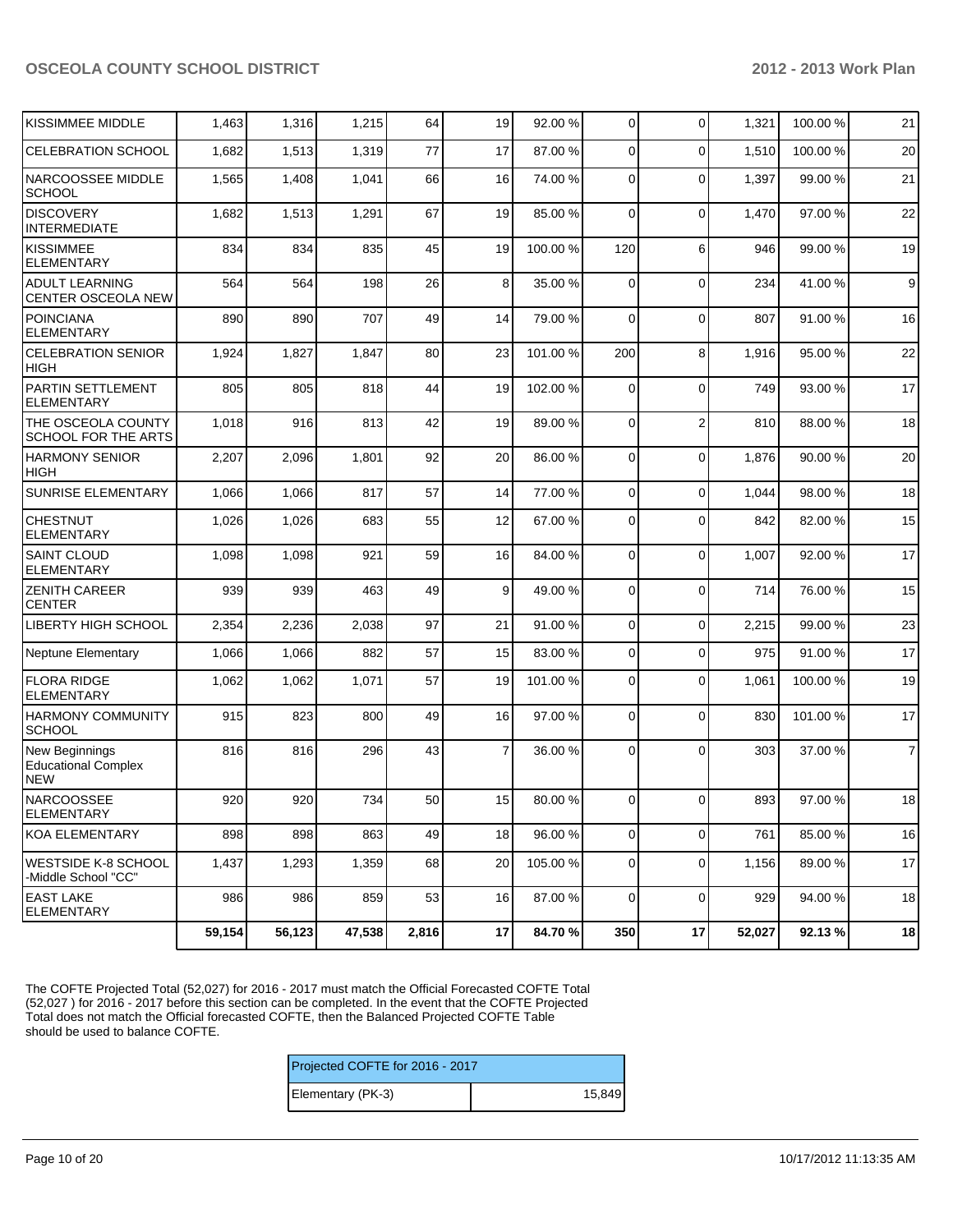| Middle $(4-8)$ | 20,188 |
|----------------|--------|
| High (9-12)    | 15,990 |
|                | 52,027 |

| <b>Grade Level Type</b> | <b>Balanced Projected</b><br>COFTE for 2016 - 2017 |
|-------------------------|----------------------------------------------------|
| Elementary (PK-3)       |                                                    |
| Middle (4-8)            |                                                    |
| High (9-12)             |                                                    |
|                         | 52,027                                             |

#### **Relocatable Replacement**

Number of relocatable classrooms clearly identified and scheduled for replacement in the school board adopted financially feasible 5-year district work program.

| -ocation                          | $-2013$<br>2012 | $2013 - 2014$ | $2014 - 2015$ | 2015 - 2016 | 2016 - 2017 | 5 Total<br>Year 5 |
|-----------------------------------|-----------------|---------------|---------------|-------------|-------------|-------------------|
| Total Relocatable Replacements: I | 0               |               |               |             |             |                   |

#### **Charter Schools Tracking**

Information regarding the use of charter schools.

| Location-Type                                         | # Relocatable<br>units or<br>permanent<br>classrooms | Owner           | Year Started or<br><b>Scheduled</b> | <b>Student</b><br><b>Stations</b> | <b>Students</b><br>Enrolled | Years in<br>Contract | <b>Total Charter</b><br><b>Students</b><br>projected for<br>2016 - 2017 |
|-------------------------------------------------------|------------------------------------------------------|-----------------|-------------------------------------|-----------------------------------|-----------------------------|----------------------|-------------------------------------------------------------------------|
| New Dimensions HS                                     |                                                      | 20 OTHER        | 1998                                | 400                               | 398                         | 15                   | 400                                                                     |
| Kissimmee Charter Academy                             |                                                      | 31 MUNICIPAL    | 2000                                | 750                               | 743                         | 15                   | 750                                                                     |
| Four Corners Charter School                           |                                                      | 49 SCHOOL BOARD | 2000                                | 1,020                             | 1,053                       | 5                    | 1,020                                                                   |
| P.M. Wells Charter Academy                            |                                                      | 29 OTHER        | 2001                                | 860                               | 851                         | 10                   | 860                                                                     |
| UCP Child Development Center<br><b>Charter School</b> |                                                      | 7 OTHER         | 2001                                | 82                                | 63                          | 15                   | 68                                                                      |
| Canoe Creek Charter Academy                           |                                                      | 35 OTHER        | 2002                                | 592                               | 591                         | 10                   | 592                                                                     |
| Bellalago Charter Academy                             |                                                      | 83 OTHER        | 2004                                | 1,500                             | 1,463                       | 10                   | 1,500                                                                   |
| Mavericks High School                                 |                                                      | 4 OTHER         | 2009                                | 168                               | 486                         | 5                    | 550                                                                     |
| Acclaim Academy Florida, Inc.                         |                                                      | 16 LEASE RENT   | 2012                                | 600                               | 230                         | 5                    | 600                                                                     |
| Renaissance Charter School at<br>Poinciana            |                                                      | 52 OTHER        | 2012                                | 1,026                             | 609                         | 5                    | 1,415                                                                   |
|                                                       | 326                                                  |                 |                                     | 6,998                             | 6,487                       |                      | 7,755                                                                   |

#### **Special Purpose Classrooms Tracking**

The number of classrooms that will be used for certain special purposes in the current year, by facility and type of classroom, that the district will, 1), not use for educational purposes, and 2), the co-teaching classrooms that are not open plan classrooms and will be used for educational purposes.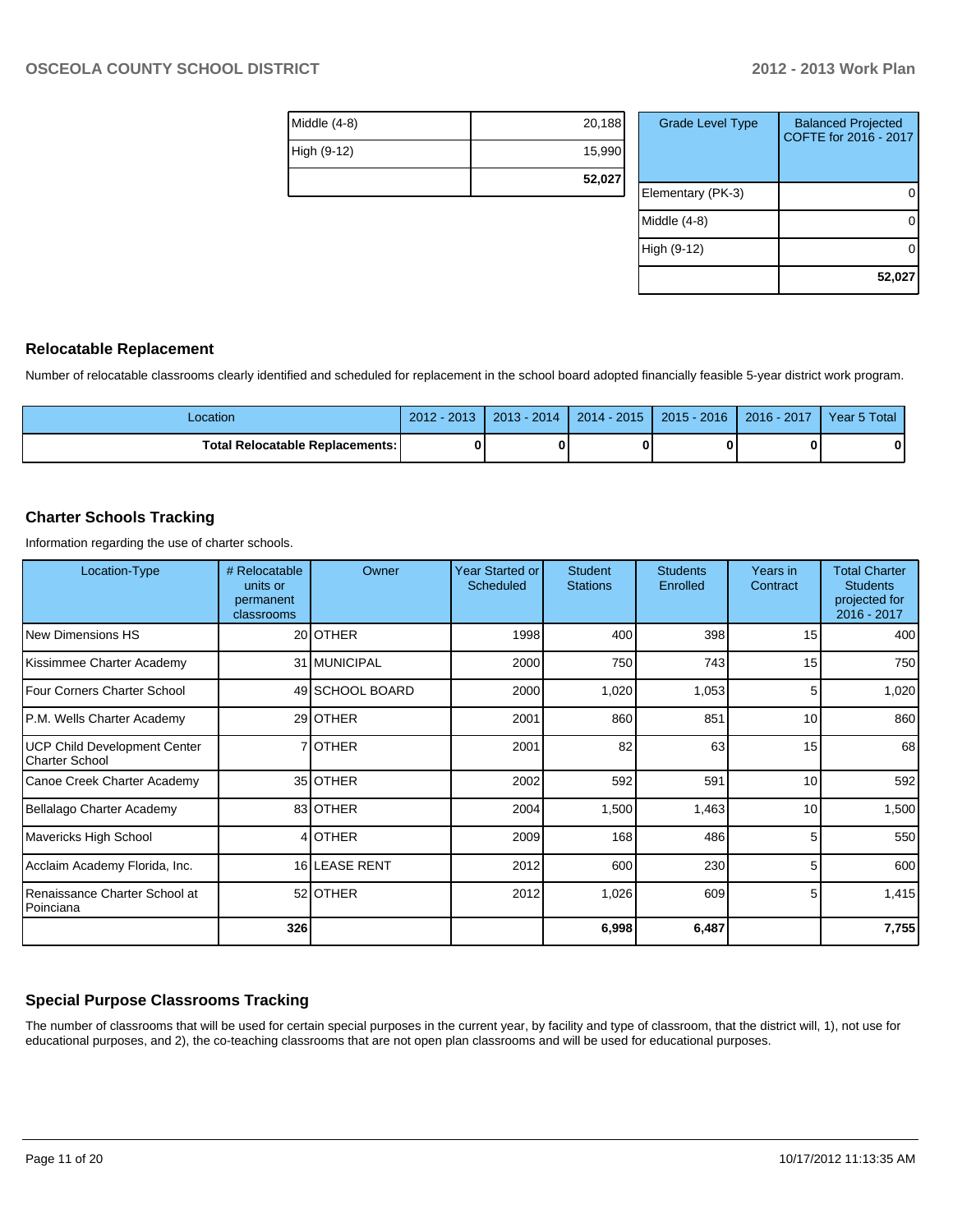| School                                 | <b>School Type</b>   | # of Elementary<br><b>I</b> K-3 Classrooms I | # of Middle 4-8<br><b>Classrooms</b> | # of High $9-12$<br><b>Classrooms</b> | # of $ESE$<br><b>Classrooms</b> | # of Combo<br><b>Classrooms</b> | Total<br><b>Classrooms</b> |
|----------------------------------------|----------------------|----------------------------------------------|--------------------------------------|---------------------------------------|---------------------------------|---------------------------------|----------------------------|
| <b>ROSS E JEFFRIES ELEMENTARY</b>      | <b>I</b> Educational |                                              |                                      |                                       |                                 |                                 | 23 I                       |
| <b>Total Educational Classrooms: I</b> |                      |                                              |                                      |                                       |                                 |                                 | 23 <sup>1</sup>            |
|                                        |                      |                                              |                                      |                                       |                                 |                                 |                            |
| School                                 | <b>School Type</b>   | # of Elementary<br><b>K-3 Classrooms I</b>   | # of Middle 4-8<br><b>Classrooms</b> | # of High $9-12$<br><b>Classrooms</b> | # of $ESE$<br><b>Classrooms</b> | # of Combo<br>Classrooms        | Total<br>Classrooms        |

**Total Co-Teaching Classrooms: 0 0 0 0 0 0**

#### **Infrastructure Tracking**

**Necessary offsite infrastructure requirements resulting from expansions or new schools. This section should include infrastructure information related to capacity project schedules and other project schedules (Section 4).**

No expansions or new schools planned for the 5 year horizon.

**Proposed location of planned facilities, whether those locations are consistent with the comprehensive plans of all affected local governments, and recommendations for infrastructure and other improvements to land adjacent to existing facilities. Provisions of 1013.33(12), (13) and (14) and 1013.36 must be addressed for new facilities planned within the 1st three years of the plan (Section 5).**

There are no new facilities planned.

**Consistent with Comp Plan?** Yes

#### **Net New Classrooms**

The number of classrooms, by grade level and type of construction, that were added during the last fiscal year.

| List the net new classrooms added in the 2011 - 2012 fiscal year. |                              |                                                                                                                                                         |                                | Llist the net new classrooms to be added in the 2012 - 2013 fiscal<br>Ivear. |                                                                        |                                   |                                |                        |
|-------------------------------------------------------------------|------------------------------|---------------------------------------------------------------------------------------------------------------------------------------------------------|--------------------------------|------------------------------------------------------------------------------|------------------------------------------------------------------------|-----------------------------------|--------------------------------|------------------------|
|                                                                   |                              | "Classrooms" is defined as capacity carrying classrooms that are added to increase<br>capacity to enable the district to meet the Class Size Amendment. |                                |                                                                              | Totals for fiscal year 2012 - 2013 should match totals in Section 15A. |                                   |                                |                        |
| Location                                                          | $2011 - 2012$ #<br>Permanent | 2011 - 2012 #<br><b>Modular</b>                                                                                                                         | $2011 - 2012$ #<br>Relocatable | $2011 - 2012$<br>Total                                                       | $2012 - 2013$ #<br>Permanent                                           | $2012 - 2013$ #<br><b>Modular</b> | $2012 - 2013$ #<br>Relocatable | $2012 - 2013$<br>Total |
| Elementary (PK-3)                                                 |                              |                                                                                                                                                         |                                |                                                                              |                                                                        |                                   |                                | $-2$                   |
| Middle (4-8)                                                      |                              |                                                                                                                                                         |                                |                                                                              |                                                                        |                                   |                                | $\Omega$               |
| High (9-12)                                                       |                              |                                                                                                                                                         |                                |                                                                              |                                                                        |                                   |                                | 8                      |
|                                                                   |                              |                                                                                                                                                         |                                |                                                                              |                                                                        |                                   |                                | 6                      |

#### **Relocatable Student Stations**

Number of students that will be educated in relocatable units, by school, in the current year, and the projected number of students for each of the years in the workplan.

| <b>Site</b>             | $2012 - 2013$ | 2013 - 2014 | $2014 - 2015$ | $2015 - 2016$ | 2016 - 2017 | 5 Year Average |
|-------------------------|---------------|-------------|---------------|---------------|-------------|----------------|
| ISAINT CLOUD ELEMENTARY | 36            | 36 I        | 36            | 36            | 36          | 36             |
| POINCIANA SENIOR HIGH   |               |             |               |               |             |                |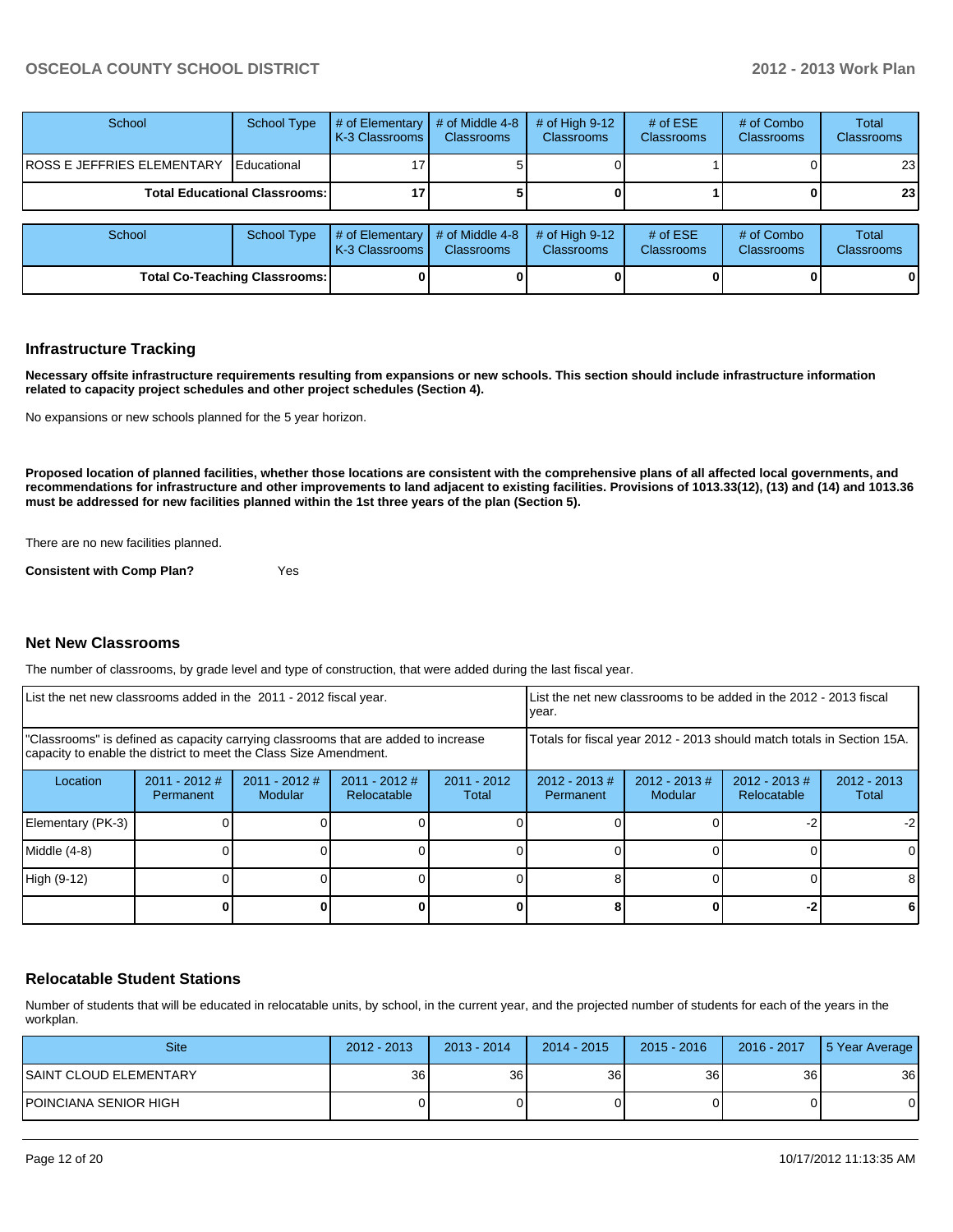| <b>CYPRESS ELEMENTARY</b>              | 18       | 18             | 18          | 18             | 18             | 18             |
|----------------------------------------|----------|----------------|-------------|----------------|----------------|----------------|
| <b>GATEWAY SENIOR HIGH</b>             | 550      | 550            | 550         | 550            | 550            | 550            |
| MILL CREEK ELEMENTARY                  | $\Omega$ | $\Omega$       | $\Omega$    | 0              | $\Omega$       | $\overline{0}$ |
| <b>LAKEVIEW ELEMENTARY</b>             | 72       | 72             | 72          | 72             | 72             | 72             |
| PLEASANT HILL ELEMENTARY               | $\Omega$ | $\Omega$       | $\Omega$    | $\Omega$       | $\overline{0}$ | $\mathbf 0$    |
| <b>PARKWAY MIDDLE</b>                  | $\Omega$ | $\Omega$       | $\Omega$    | $\Omega$       | $\overline{0}$ | $\overline{0}$ |
| <b>DEERWOOD ELEMENTARY</b>             | $\Omega$ | $\Omega$       | $\Omega$    | $\Omega$       | $\overline{0}$ | $\overline{0}$ |
| <b>SAINT CLOUD MIDDLE</b>              | $\Omega$ | $\Omega$       | $\Omega$    | $\Omega$       | $\overline{0}$ | $\overline{0}$ |
| <b>REEDY CREEK ELEMENTARY</b>          | 56       | 36             | 36          | 36             | 36             | 40             |
| <b>NEPTUNE MIDDLE</b>                  | 110      | 110            | 110         | 110            | 110            | 110            |
| <b>VENTURA ELEMENTARY</b>              | $\Omega$ | $\Omega$       | $\Omega$    | 0              | $\Omega$       | $\overline{0}$ |
| <b>BOGGY CREEK ELEMENTARY</b>          | 72       | 72             | 72          | 72             | 72             | 72             |
| HICKORY TREE ELEMENTARY                | 0        | $\Omega$       | $\Omega$    | $\Omega$       | $\overline{0}$ | $\overline{0}$ |
| <b>OSCEOLA SENIOR HIGH</b>             | $\Omega$ | $\Omega$       | $\Omega$    | $\Omega$       | $\Omega$       | $\overline{0}$ |
| <b>DENN JOHN MIDDLE</b>                | 132      | 132            | 132         | 132            | 132            | 132            |
| <b>THACKER AVENUE ELEMENTARY</b>       | $\Omega$ | 0              | $\Omega$    | $\Omega$       | $\overline{0}$ | $\mathbf 0$    |
| <b>ROSS E JEFFRIES ELEMENTARY</b>      | $\Omega$ | $\Omega$       | $\Omega$    | $\Omega$       | $\Omega$       | $\overline{0}$ |
| <b>ST CLOUD SENIOR HIGH</b>            | $\Omega$ | $\Omega$       | $\Omega$    | $\Omega$       | $\Omega$       | $\overline{0}$ |
| MICHIGAN AVENUE ELEMENTARY             | 36       | 36             | 36          | 102            | 102            | 62             |
| <b>HARMONY COMMUNITY SCHOOL</b>        | 0        | $\mathbf 0$    | $\Omega$    | $\Omega$       | $\overline{0}$ | $\mathbf 0$    |
| <b>ZENITH CAREER CENTER</b>            | 0        | $\Omega$       | $\Omega$    | $\Omega$       | $\overline{0}$ | $\overline{0}$ |
| <b>LIBERTY HIGH SCHOOL</b>             | $\Omega$ | $\Omega$       | $\Omega$    | $\Omega$       | $\Omega$       | $\overline{0}$ |
| PARTIN SETTLEMENT ELEMENTARY           | 54       | 54             | 54          | 54             | 54             | 54             |
| CENTRAL AVENUE ELEMENTARY              | 0        | $\Omega$       | $\Omega$    | $\Omega$       | $\overline{0}$ | $\mathbf 0$    |
| HIGHLANDS ELEMENTARY                   | 0        | $\Omega$       | $\Omega$    | 0              | $\Omega$       | $\overline{0}$ |
| THE OSCEOLA COUNTY SCHOOL FOR THE ARTS | 219      | 269            | 269         | 269            | 269            | 259            |
| <b>HARMONY SENIOR HIGH</b>             | 250      | 250            | 250         | 250            | 250            | 250            |
| <b>SUNRISE ELEMENTARY</b>              | 0        | 0              | 0           | $\Omega$       | $\overline{0}$ | $\mathbf 0$    |
| CHESTNUT ELEMENTARY                    | 0        | $\Omega$       | $\Omega$    | $\Omega$       | $\overline{0}$ | $\mathbf 0$    |
| Neptune Elementary                     | 0        | $\Omega$       | $\Omega$    | $\Omega$       | $\overline{0}$ | $\mathbf 0$    |
| <b>FLORA RIDGE ELEMENTARY</b>          | $\Omega$ | 0              | $\Omega$    | $\Omega$       | $\overline{0}$ | $\overline{0}$ |
| <b>DISCOVERY INTERMEDIATE</b>          | 265      | 265            | 265         | 265            | 265            | 265            |
| KISSIMMEE ELEMENTARY                   | 90       | 90             | 90          | 210            | 210            | 138            |
| ADULT LEARNING CENTER OSCEOLA NEW      | 0        | 0              | 0           | 0              | $\overline{0}$ | $\mathbf 0$    |
| POINCIANA ELEMENTARY                   | 0        | 0              | $\mathbf 0$ | $\overline{0}$ | $\overline{0}$ | $\mathbf 0$    |
| CELEBRATION SENIOR HIGH                | 0        | $\overline{0}$ | $\mathbf 0$ | $\overline{0}$ | $\overline{0}$ | $\mathbf 0$    |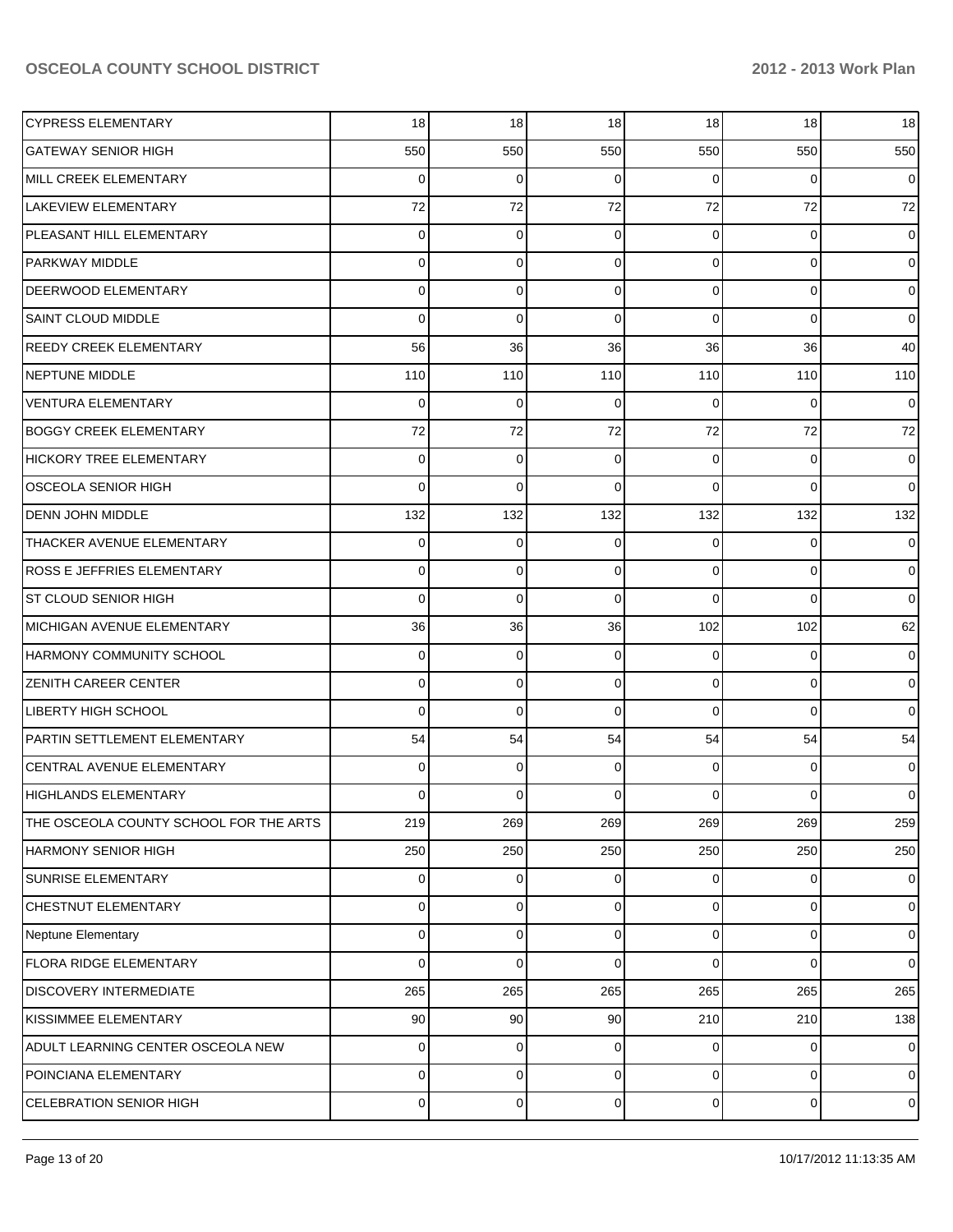| <b>TECHNICAL EDUCATION CENTER</b>         | 586 | 586 | 586 | 586      | 586 | 586            |
|-------------------------------------------|-----|-----|-----|----------|-----|----------------|
| IHORIZON MIDDLE                           | 132 | 132 | 132 | 132      | 132 | 132            |
| IKISSIMMEE MIDDLE                         | 220 | 220 | 220 | 220      | 242 | 224            |
| <b>CELEBRATION SCHOOL</b>                 |     |     |     |          |     | $\Omega$       |
| <b>NARCOOSSEE MIDDLE SCHOOL</b>           |     |     | U.  | $\Omega$ | 0   | $\Omega$       |
| New Beginnings Educational Complex NEW    |     |     |     |          | 0   | $\Omega$       |
| INARCOOSSEE ELEMENTARY                    |     |     | U   |          | 0   | $\Omega$       |
| IKOA ELEMENTARY                           |     |     |     | $\Omega$ | 0   | $\overline{0}$ |
| IWESTSIDE K-8 SCHOOL -Middle School "CC"  | 144 | 144 | 144 | 144      | 144 | 144            |
| <b>IEAST LAKE ELEMENTARY</b>              |     |     | U   | $\Omega$ | 0   | $\Omega$       |
|                                           |     |     |     |          |     |                |
| Totals for OSCEOLA COUNTY SCHOOL DISTRICT |     |     |     |          |     |                |
|                                           |     |     |     |          |     |                |

| LI OTAIS TOT USCEULA COUNT Y SCHOOL DISTRICT      |        |        |        |        |        |        |
|---------------------------------------------------|--------|--------|--------|--------|--------|--------|
| Total students in relocatables by year.           | 3,042  | 3.072  | 3,072  | 3,258  | 3.280  | 3.145  |
| Total number of COFTE students projected by year. | 48,603 | 49.689 | 50.624 | 51.291 | 52.027 | 50,447 |
| Percent in relocatables by year.                  | 6 % l  | 6%     | 6 %l   | 6 % l  | 6 % l  | 6 %    |

#### **Leased Facilities Tracking**

Exising leased facilities and plans for the acquisition of leased facilities, including the number of classrooms and student stations, as reported in the educational plant survey, that are planned in that location at the end of the five year workplan.

| Location                               | # of Leased<br>Classrooms 2012 -<br>2013 | <b>FISH Student</b><br><b>Stations</b> | Owner                | # of Leased<br>Classrooms 2016 -<br>2017 | <b>FISH Student</b><br><b>Stations</b> |
|----------------------------------------|------------------------------------------|----------------------------------------|----------------------|------------------------------------------|----------------------------------------|
| <b>SAINT CLOUD ELEMENTARY</b>          | 2                                        |                                        | 36 William Scotsman  | 2                                        | 36                                     |
| <b>TECHNICAL EDUCATION CENTER</b>      | 16                                       |                                        | 386 William Scotsman | 16                                       | 386                                    |
| <b>HORIZON MIDDLE</b>                  | 6                                        |                                        | 132 William Scotsman | 6                                        | 132                                    |
| NARCOOSSEE MIDDLE SCHOOL               | 0                                        |                                        | 0 William Scotsman   | $\Omega$                                 | $\Omega$                               |
| <b>DISCOVERY INTERMEDIATE</b>          | 13                                       |                                        | 265 William Scotsman | 13                                       | 265                                    |
| THE OSCEOLA COUNTY SCHOOL FOR THE ARTS | 7                                        |                                        | 172 Mobile Modular   | 7                                        | 172                                    |
| <b>CYPRESS ELEMENTARY</b>              |                                          |                                        | 18 William Scotsman  |                                          | 18                                     |
| <b>PARTIN SETTLEMENT ELEMENTARY</b>    | 3                                        |                                        | 54 William Scotsman  | 3                                        | 54                                     |
| IOSCEOLA SENIOR HIGH                   | 0                                        |                                        | 0 William Scotsman   | $\Omega$                                 | 0                                      |
| <b>DENN JOHN MIDDLE</b>                | 5 <sup>1</sup>                           |                                        | 110 William Scotsman | 5                                        | 110                                    |
| <b>THACKER AVENUE ELEMENTARY</b>       | $\Omega$                                 |                                        | 0 William Scotsman   | 0                                        |                                        |
| IST CLOUD SENIOR HIGH                  | $\Omega$                                 |                                        | 0 William Scotsman   | $\Omega$                                 | $\Omega$                               |
| İMICHIGAN AVENUE ELEMENTARY            | $\overline{2}$                           |                                        | 36 William Scotsman  | 5                                        | 102                                    |
| <b>NEPTUNE MIDDLE</b>                  | 5 <sup>1</sup>                           |                                        | 110 William Scotsman | 5                                        | 110                                    |
| İGATEWAY SENIOR HIGH                   | 18                                       |                                        | 425 William Scotsman | 18                                       | 425                                    |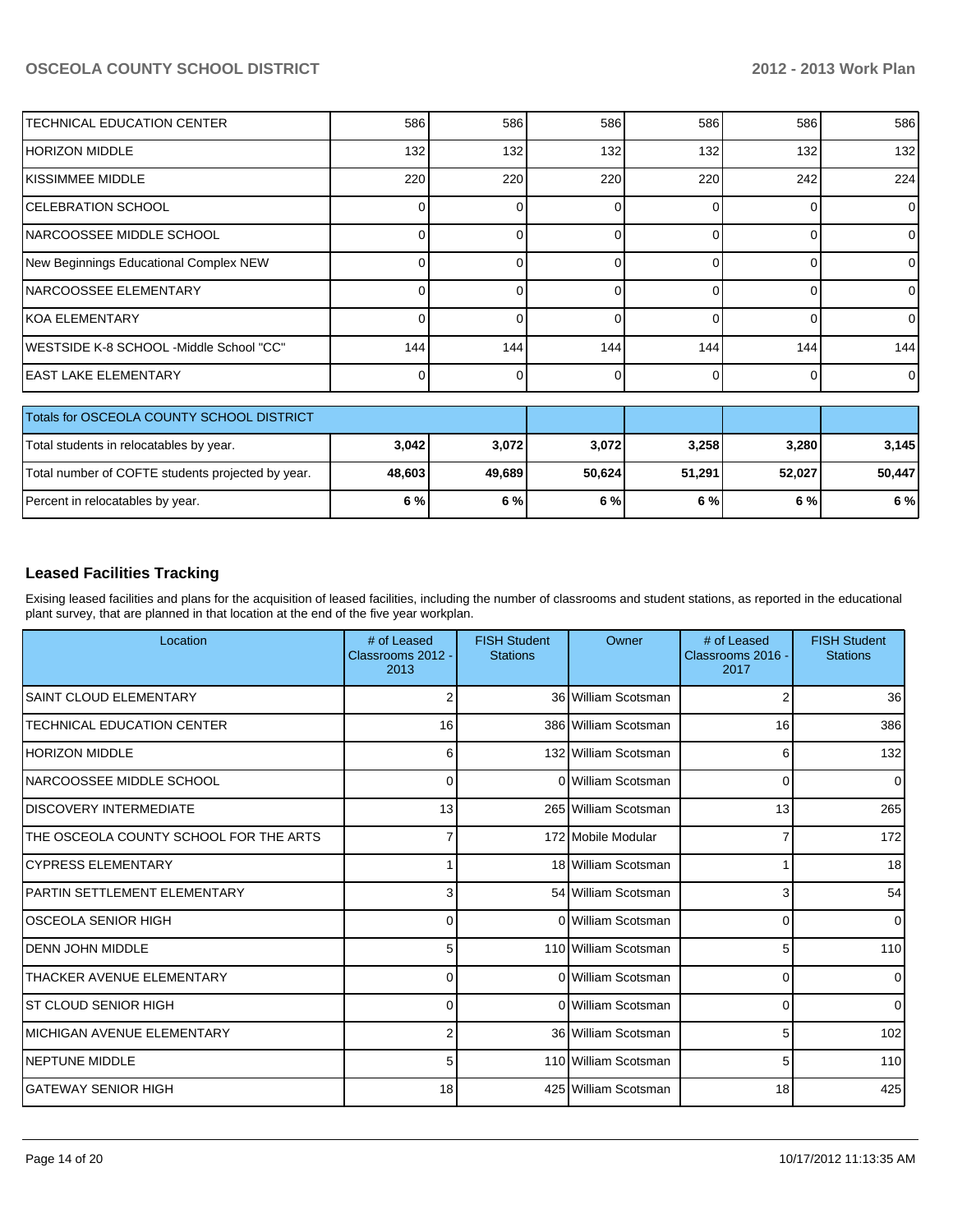| KISSIMMEE MIDDLE                        | $\mathbf 0$ | $\Omega$    |                      | 0           | $\circ$        |
|-----------------------------------------|-------------|-------------|----------------------|-------------|----------------|
| <b>HARMONY SENIOR HIGH</b>              | 10          |             | 250 William Scotsman | 10          | 250            |
| WESTSIDE K-8 SCHOOL -Middle School "CC" | 8           |             | 144 Mobile Modular   | 8           | 144            |
| Neptune Elementary                      | $\Omega$    |             |                      | 0           | $\overline{0}$ |
| HARMONY COMMUNITY SCHOOL                | 0           | ∩           |                      | 0           | $\overline{0}$ |
| KISSIMMEE ELEMENTARY                    | 5           |             | 90 unknown           | 11          | 210            |
| <b>LAKEVIEW ELEMENTARY</b>              | 0           |             |                      | $\Omega$    | 0              |
| CENTRAL AVENUE ELEMENTARY               | $\Omega$    | $\Omega$    |                      | $\Omega$    | $\overline{0}$ |
| <b>HIGHLANDS ELEMENTARY</b>             | 0           | C           |                      | $\Omega$    | 0              |
| ROSS E JEFFRIES ELEMENTARY              | $\Omega$    | $\Omega$    |                      | $\Omega$    | 0              |
| <b>SAINT CLOUD MIDDLE</b>               | 0           | C           |                      | $\Omega$    | 0              |
| <b>REEDY CREEK ELEMENTARY</b>           | $\Omega$    | $\Omega$    |                      | $\Omega$    | 0              |
| VENTURA ELEMENTARY                      | 0           | $\Omega$    |                      | $\Omega$    | 0              |
| <b>BOGGY CREEK ELEMENTARY</b>           | $\Omega$    | $\Omega$    |                      | $\Omega$    | 0              |
| HICKORY TREE ELEMENTARY                 | 0           | C           |                      | $\Omega$    | 0              |
| MILL CREEK ELEMENTARY                   | $\Omega$    | $\Omega$    |                      | $\Omega$    | 0              |
| PLEASANT HILL ELEMENTARY                | 0           | $\Omega$    |                      | $\Omega$    | 0              |
| PARKWAY MIDDLE                          | $\Omega$    | $\Omega$    |                      | $\Omega$    | 0              |
| DEERWOOD ELEMENTARY                     | 0           | C           |                      | $\Omega$    | 0              |
| POINCIANA SENIOR HIGH                   | $\Omega$    | $\Omega$    |                      | $\Omega$    | 0              |
| ADULT LEARNING CENTER OSCEOLA NEW       | 0           | $\Omega$    |                      | $\Omega$    | 0              |
| POINCIANA ELEMENTARY                    | $\Omega$    | $\Omega$    |                      | 0           | 0              |
| CELEBRATION SENIOR HIGH                 | 0           | C           |                      | $\Omega$    | 0              |
| <b>SUNRISE ELEMENTARY</b>               | $\Omega$    | $\Omega$    |                      | $\Omega$    | 0              |
| <b>CHESTNUT ELEMENTARY</b>              | 0           | 0           |                      | 0           | 0              |
| LIBERTY HIGH SCHOOL                     | $\mathbf 0$ | $\mathbf 0$ |                      | 0           | $\overline{0}$ |
| FLORA RIDGE ELEMENTARY                  | $\mathbf 0$ | $\mathbf 0$ |                      | 0           | $\overline{0}$ |
| NARCOOSSEE ELEMENTARY                   | $\mathbf 0$ | $\mathbf 0$ |                      | 0           | $\mathbf{O}$   |
| KOA ELEMENTARY                          | $\mathbf 0$ | $\mathbf 0$ |                      | 0           | $\overline{0}$ |
| <b>EAST LAKE ELEMENTARY</b>             | $\mathbf 0$ | $\mathbf 0$ |                      | $\mathbf 0$ | $\overline{0}$ |
|                                         | 101         | 2,228       |                      | 110         | 2,414          |

#### **Failed Standard Relocatable Tracking**

Relocatable units currently reported by school, from FISH, and the number of relocatable units identified as 'Failed Standards'.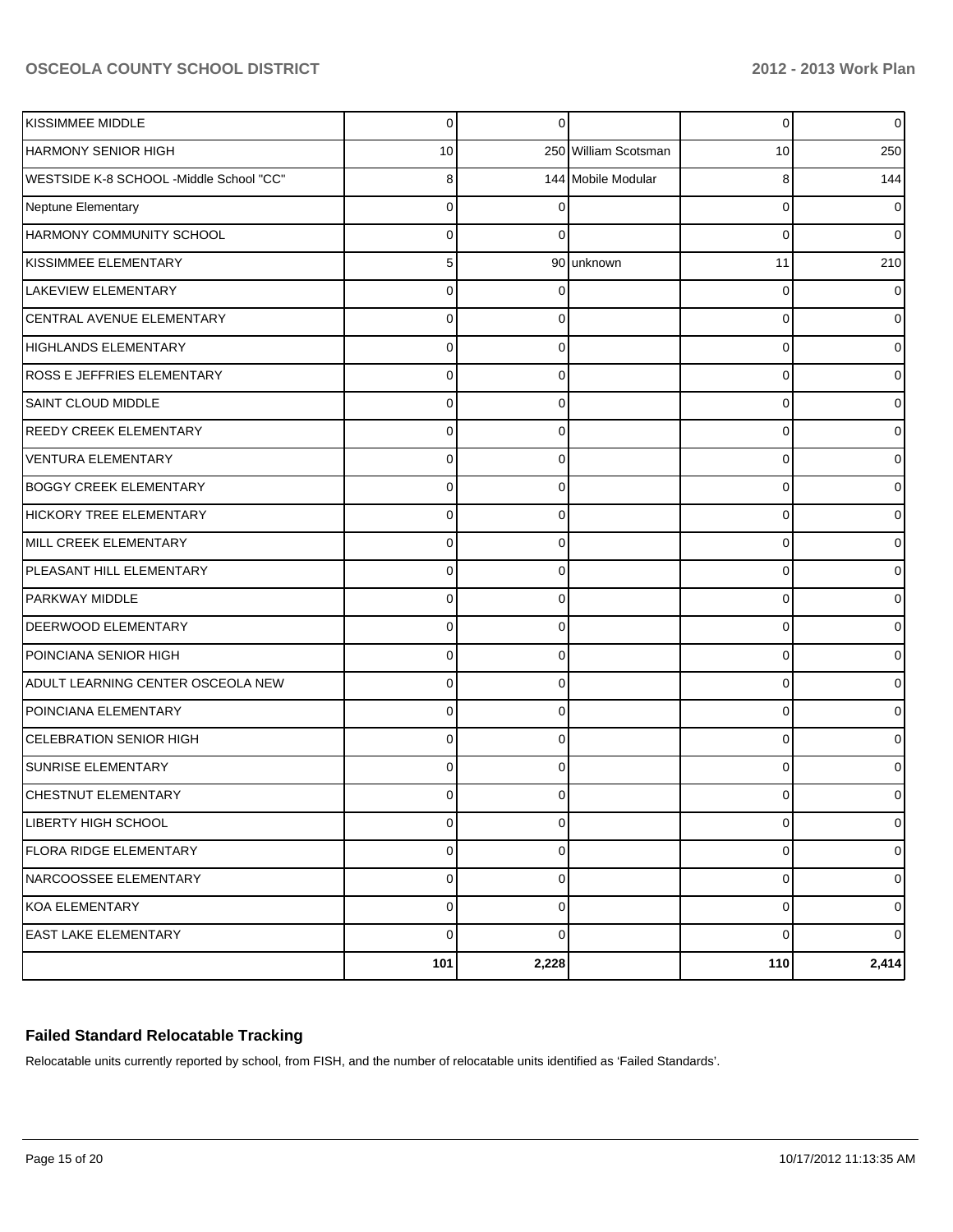Nothing reported for this section.

## **Planning**

#### **Class Size Reduction Planning**

**Plans approved by the school board that reduce the need for permanent student stations such as acceptable school capacity levels, redistricting, busing, year-round schools, charter schools, magnet schools, public-private partnerships, multitrack scheduling, grade level organization, block scheduling, or other alternatives.**

The School District is agressively pursuing public-private partnerships, such as Community Development Districts (CDD) schools or academies. The School District has continued to be supportive of Charter School proposals that are aligned with the School Board policies, requirements, and guidelines for curriculum and facilities. The District uses redistricting as a means to balance students to capacity at all schools as necessary.

#### **School Closure Planning**

**Plans for the closure of any school, including plans for disposition of the facility or usage of facility space, and anticipated revenues.**

The School District of Osceola County, Florida has no plans at this time for closure of any facility or disposing of real property within the next five years.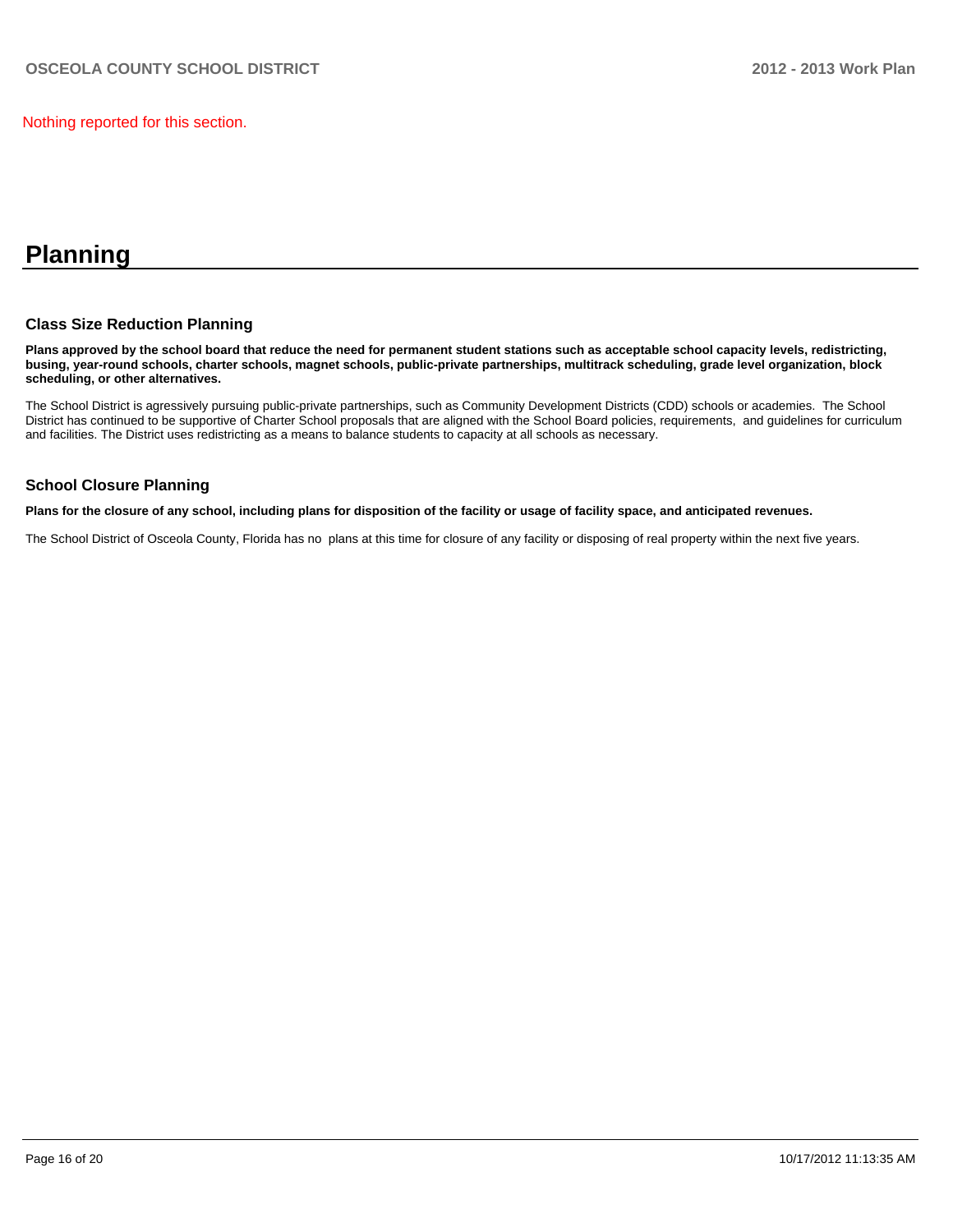Five Year Survey - Ten Year Capacity **10/17/2012** OSCEOLA COUNTY SCHOOL DISTRICT

**Schedule of capital outlay projects projected to ensure the availability of satisfactory student stations for the projected student enrollment in K - 12 programs for the future 5 years beyond the 5-year district facilities work program.**

No items meet the criteria.

Five Year Survey - Ten Year Infrastructure **10/17/2012** OSCEOLA COUNTY SCHOOL DISTRICT

**Proposed Location of Planned New, Remodeled, or New Additions to Facilities in 6 thru 10 out years (Section 28).**

Not Specified

**Plans for closure of any school, including plans for disposition of the facility or usage of facility space, and anticipated revenues in the 6 thru 10 out years (Section 29).**

Not Specified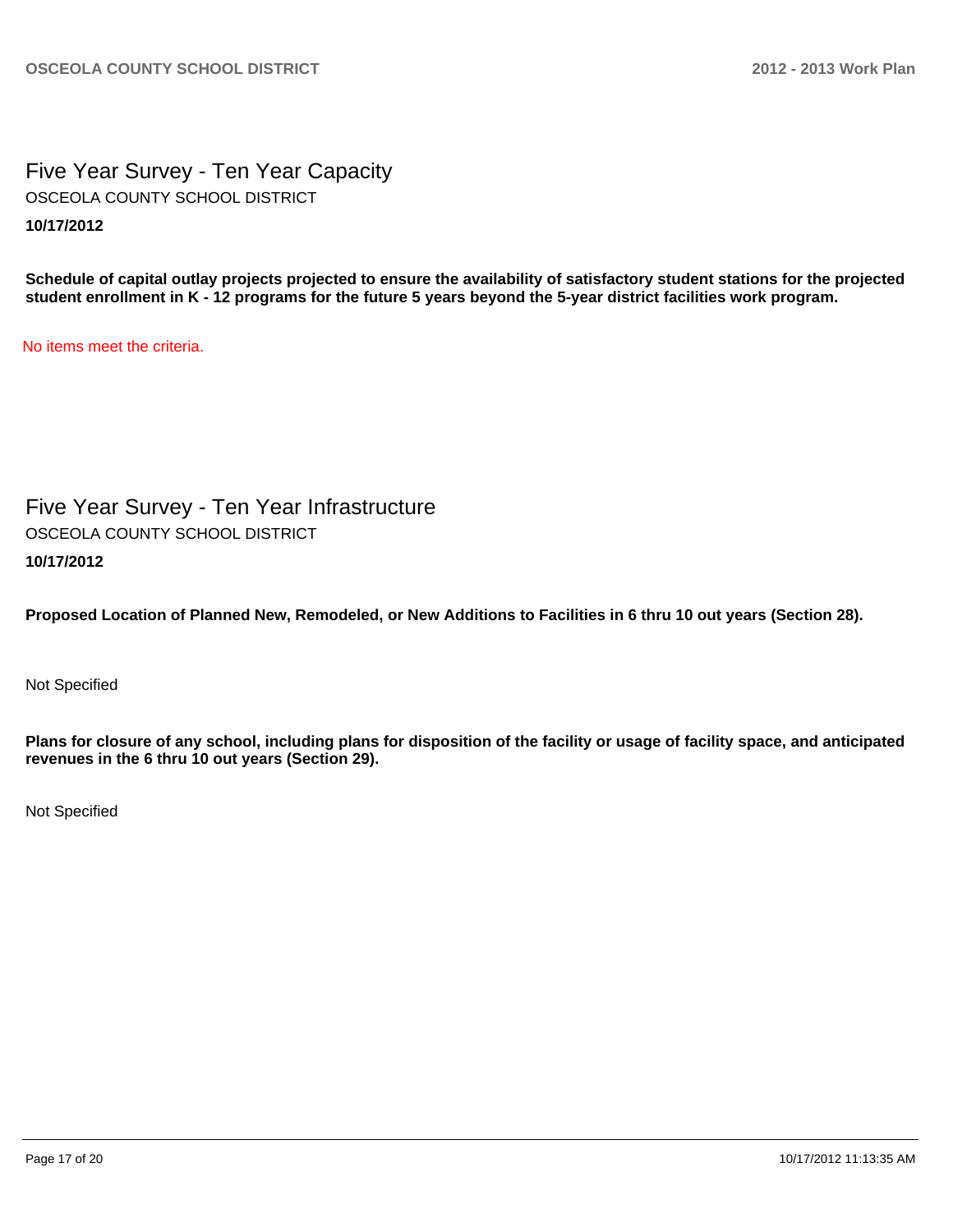### Five Year Survey - Ten Year Maintenance **10/17/2012** OSCEOLA COUNTY SCHOOL DISTRICT

**District projects and locations regarding the projected need for major renovation, repair, and maintenance projects within the district in years 6 - 10 beyond the projects plans detailed in the five years covered by the work plan.**

No items match the criteria.

## Five Year Survey - Ten Year Utilization

OSCEOLA COUNTY SCHOOL DISTRICT

#### **10/17/2012**

**Schedule of planned capital outlay projects identifying the standard grade groupings, capacities, and planned utilization rates of future educational facilities of the district for both permanent and relocatable facilities.**

| <b>Grade Level</b><br>Projections | <b>FISH Student</b><br><b>Stations</b> | <b>Actual FISH</b><br>Capacity | Actual<br><b>COFTE</b> | Actual<br><b>Utilization</b> | Actual new<br><b>Student</b><br>Capacity to be<br>added/remove | Projected<br><b>COFTE</b> | Projected<br><b>Utilization</b> |
|-----------------------------------|----------------------------------------|--------------------------------|------------------------|------------------------------|----------------------------------------------------------------|---------------------------|---------------------------------|
| Elementary -<br>District Totals   | 26,552                                 | 26,552                         | 18,377.73              | 69.21 %                      |                                                                | 25,275                    | 95.19 %                         |
| Middle - District<br>Totals       | 19,477                                 | 17,524                         | 13,615.61              | 77.70 %                      |                                                                | 13,999                    | 79.88%                          |
| High - District<br>Totals         | 23,699                                 | 22,510                         | 13,577.72              | 60.32 %                      |                                                                | 16,110                    | 71.57 %                         |
| Other - ESE, etc                  | 2,941                                  | 2,437                          | 968.82                 | 39.75 %                      |                                                                | 1,184                     | 48.58 %                         |
|                                   | 72,669                                 | 69,023                         | 46,539.88              | 67.43 %                      |                                                                | 56,568                    | 81.96 %                         |

**Combination schools are included with the middle schools for student stations, capacity, COFTE and utilization purposes because these facilities all have a 90% utilization factor. Use this space to explain or define the grade groupings for combination schools.**

No comments to report.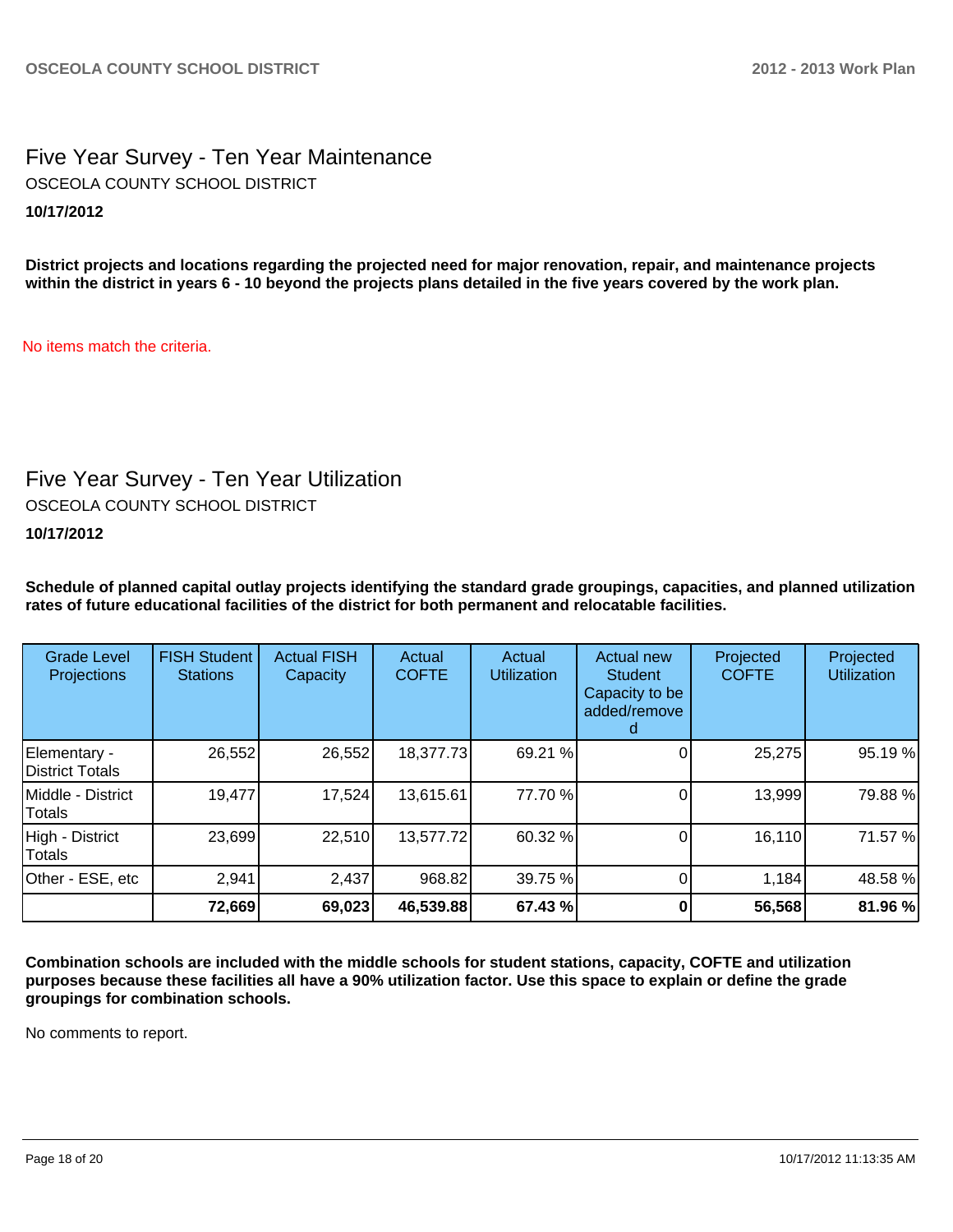Five Year Survey - Twenty Year Capacity **10/17/2012** OSCEOLA COUNTY SCHOOL DISTRICT

**Schedule of capital outlay projects projected to ensure the availability of satisfactory student stations for the projected student enrollment in K - 12 programs for the future 11 - 20 years beyond the 5-year district facilities work program.**

No items match the criteria.

Five Year Survey - Twenty Year Infrastructure

OSCEOLA COUNTY SCHOOL DISTRICT

**10/17/2012**

**Proposed Location of Planned New, Remodeled, or New Additions to Facilities in the 11 through 20 out years (Section 28).**

Not Specified

**Plans for closure of any school, including plans for disposition of the facility or usage of facility space, and anticipated revenues in the 11 through 20 out years (Section 29).**

Not Specified